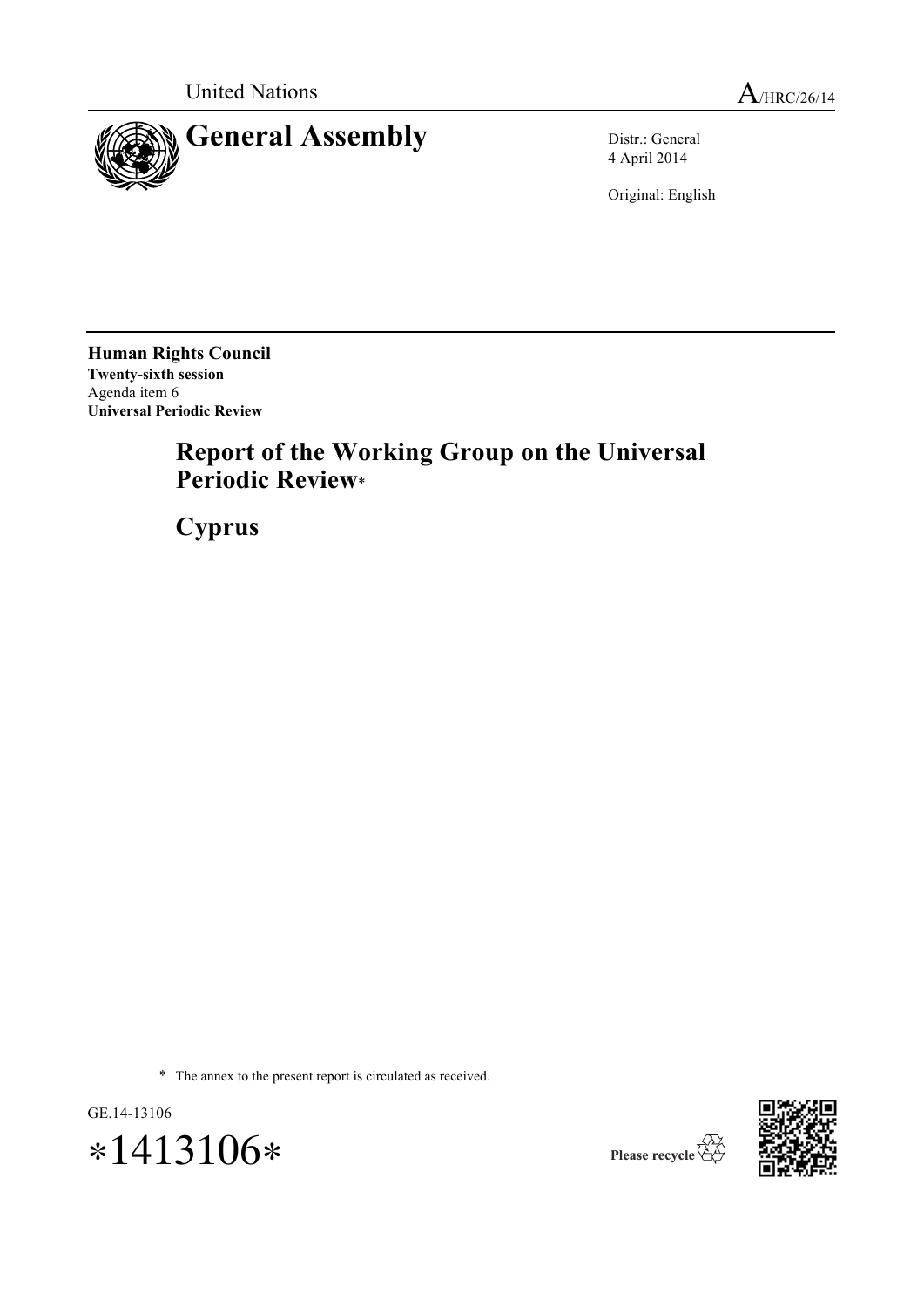#### **A/HRC/26/14**

# Contents

|       |             | Paragraphs  | Page |
|-------|-------------|-------------|------|
|       |             | $1 - 4$     | 3    |
|       |             | $5 - 113$   | 3    |
|       | $A_{\cdot}$ | $5 - 18$    | 3    |
|       | <b>B.</b>   | $19 - 113$  | 5    |
| H.    |             | $114 - 115$ | 16   |
| Annex |             |             |      |
|       |             |             | 24   |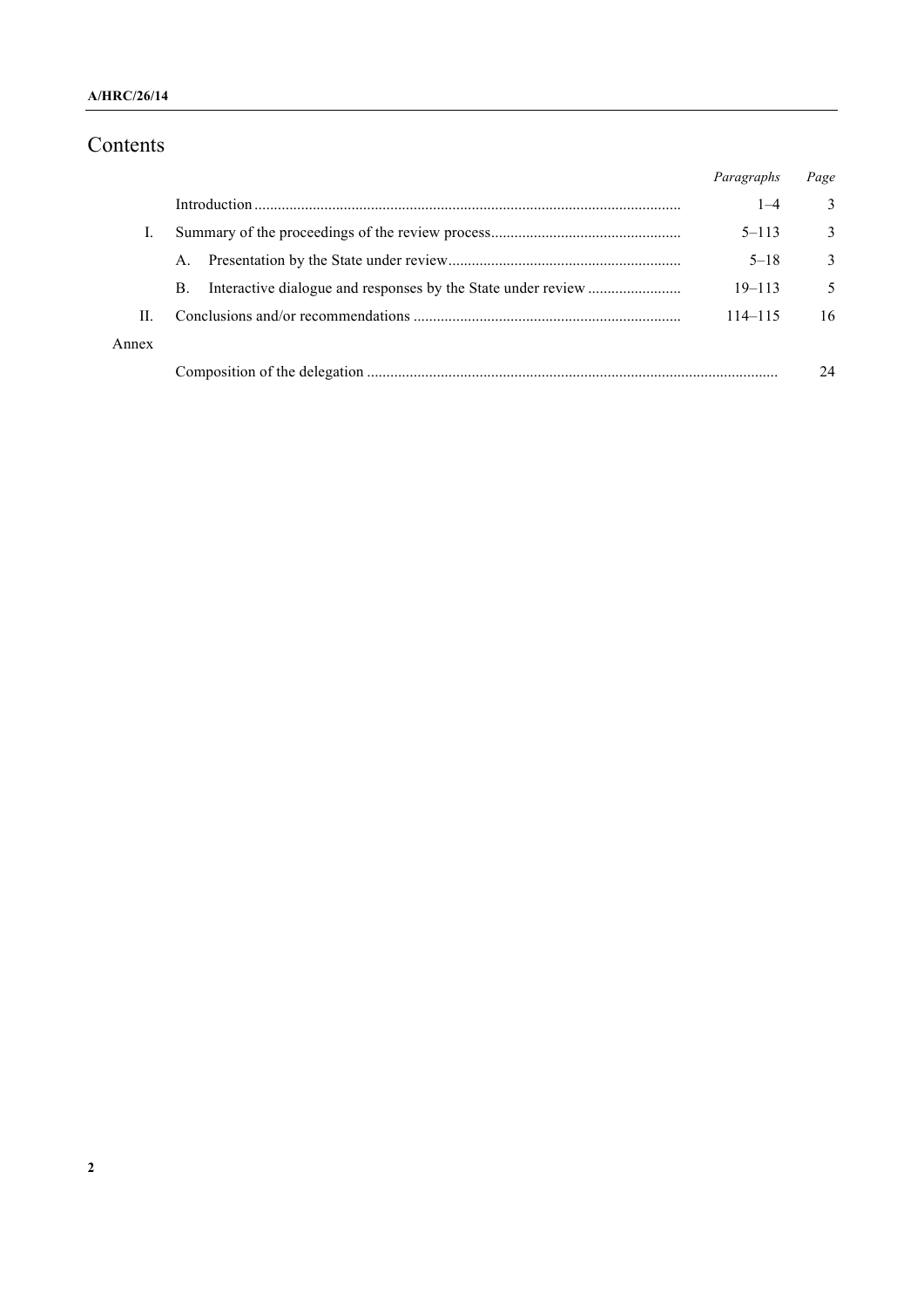## **Introduction**

1. The Working Group on the Universal Periodic Review, established in accordance with Human Rights Council resolution 5/1 of 18 June 2007, held its eighteenth session from 27 January to 7 February 2014. The review of Cyprus was held at the 13th meeting on 4 February 2014. The delegation of Cyprus was headed by Leda Koursoumba, Law Commissioner. At its 17th meeting, held on 6 February 2014, the Working Group adopted the report on Cyprus.

2. On 15 January 2014, the Human Rights Council selected the following group of rapporteurs (troika) to facilitate the review of Cyprus: Republic of Korea, United States of America, Venezuela (Bolivarian Republic of).

3. In accordance with paragraph 15 of the annex to resolution 5/1 and paragraph 5 of the annex to resolution 16/21, the following documents were issued for the review of Cyprus:

(a) A national report submitted/written presentation made in accordance with paragraph 15 (a) (A/HRC/WG.6/18/CYP/1);

A compilation prepared by the Office of the United Nations High Commissioner for Human Rights (OHCHR) in accordance with paragraph 15 (b) (A/HRC/WG.6/18/CYP/2);

(c) A summary prepared by OHCHR in accordance with paragraph 15 (c) (A/HRC/WG.6/18/CYP/3).

4. A list of questions prepared in advance by the Czech Republic, Denmark, Germany, Netherlands, Slovenia, Spain, Sweden and the United Kingdom of Great Britain and Northern Ireland was transmitted to Cyprus through the troika. The questions are available on the extranet of the universal periodic review (UPR).

### **I. Summary of the proceedings of the review process**

#### **A. Presentation by the State under review**

5. The Law Commissioner presented the national report. She underlined that Cyprus attributes great significance to the UPR process as the principal human rights protection mechanism.

6. Since the first review cycle, there had been significant developments regarding compliance by Cyprus with human rights instruments. Many laws had been enacted and policies adopted, and several national action plans had been initiated. Independent control mechanisms had been established by law, such as the National Independent Authority for Human Rights, the Independent Mechanism for the Promotion, Protection and Monitoring of the Convention on the Rights of Persons with Disabilities, and the National Mechanism for the Prevention of Torture and other Cruel, Inhuman or Degrading Treatment or Punishment. Independent authorities had been created, such as the Commissioner for Humanitarian Issues, and existing mechanisms such as the Commissioner for Children's Rights, the Anti-Discrimination Body, the National Machinery of Women's Rights and the Police Office for Combating Discrimination had further promoted their scope and actions. Cyprus had also transposed a number of European Union (EU) directives.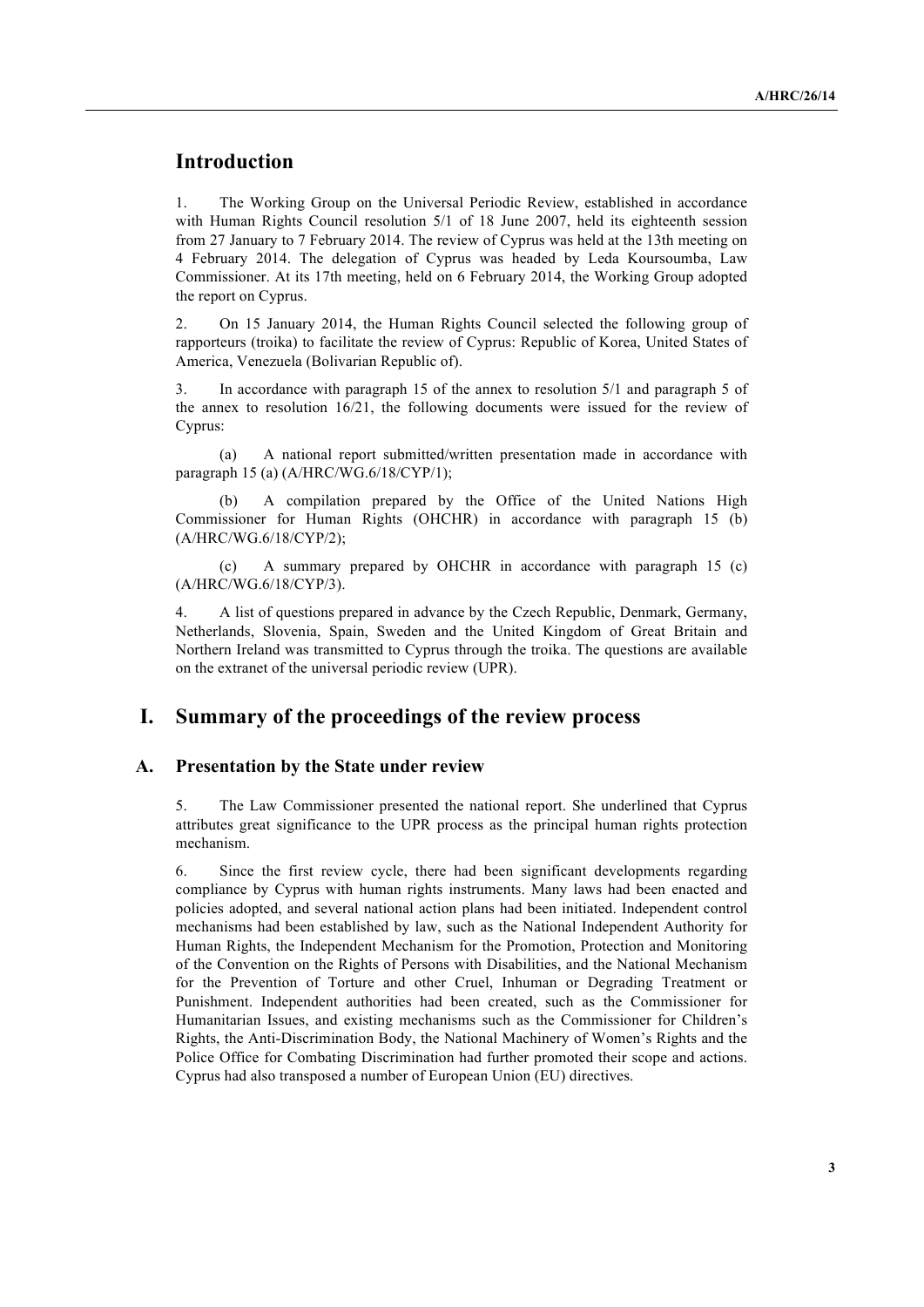7. Cyprus had intensified its efforts for closer cooperation with human rights bodies and was now up-to-date with all its treaty reporting obligations. It had ratified, inter alia, the Optional Protocol to the Convention against Torture and the Optional Protocol to the Convention on the Rights of Persons with Disabilities and was promoting the ratification of the Convention relating to the Status of Stateless Persons, the Council of Europe Convention on Preventing and Combating Violence against Women and Domestic Violence and the Council of Europe Convention on the Protection of Children against Sexual Exploitation and Sexual Abuse.

8. Cyprus had introduced important initiatives for the promotion and protection of children's rights. The Government, in collaboration with the Commissioner for Children's Rights, had promoted new legislation in compliance with international human rights instruments on children's rights, particularly the Convention on the Rights of the Child. In collaboration with the competent government authorities, the media, non-governmental organizations (NGOs) and civil society, the Commissioner had organized seminars and workshops on empowering children and raising awareness of children's rights among professionals and society at large.

9. In promoting human rights education, national action plans and projects had been implemented, including multicultural education projects, school curricula reform, measures to combat violence in schools, including bullying, and in-service training for teachers to combat discrimination by promoting tolerance.

10. Regarding women's rights, Cyprus had consulted widely with women's organizations in preparation for the restructuring and strengthening of the National Machinery for Women's Rights. Cyprus was in the process of preparing the new Strategic Plan on Equality 2014–2017 in collaboration with civil society. Within the framework of women's rights, Cyprus had launched an awareness-raising campaign against trafficking in human beings for sexual and labour exploitation, using the media to disseminate the campaign. More women had been appointed at the decision-making level, and significant efforts had been made to address the issues of labour discrimination and the gender pay gap. The gender pay gap in Cyprus was within the EU average of 16.2 per cent and a special project entitled "Actions for reducing the gender pay gap" had been launched.

11. One of the main priorities for Cyprus was preventing and combating domestic violence. The National Action Plan for the Prevention and Combating of Domestic Violence for the period 2010–2013 aimed to promote concrete policies on a holistic, integrated and systematic basis.

12. Cyprus acknowledged that migration was a major challenge. Within that framework, a series of policy-oriented measures had been adopted, including the signing in December 2012 of a cooperation agreement with the International Organization for Migration (IOM), regular training of staff by the Office of the United Nations High Commissioner for Refugees (UNHCR) and the European Asylum Support Office, reinforcement of the staff at Kofinou Reception Centre, free education for all migrant children and free medical care for all vulnerable groups. Despite budgetary constraints, Cyprus aimed to maintain free access to health care, particularly for vulnerable groups.

13. Increased efforts to combat trafficking in human beings had included the adoption of relevant legislation and a National Action Plan, training of government officials, the abolition of the so-called "artist's visa", awareness-raising campaigns and bilateral cooperation with countries of origin. A bill harmonizing domestic legislation with the 2011 EU directive on trafficking in human beings was under consideration by Parliament.

14. Cyprus was sensitive to issues concerning police ill-treatment and use of force. Special training programmes on human rights issues were provided to all police officers. Several independent bodies had been set up to investigate cases of police ill-treatment.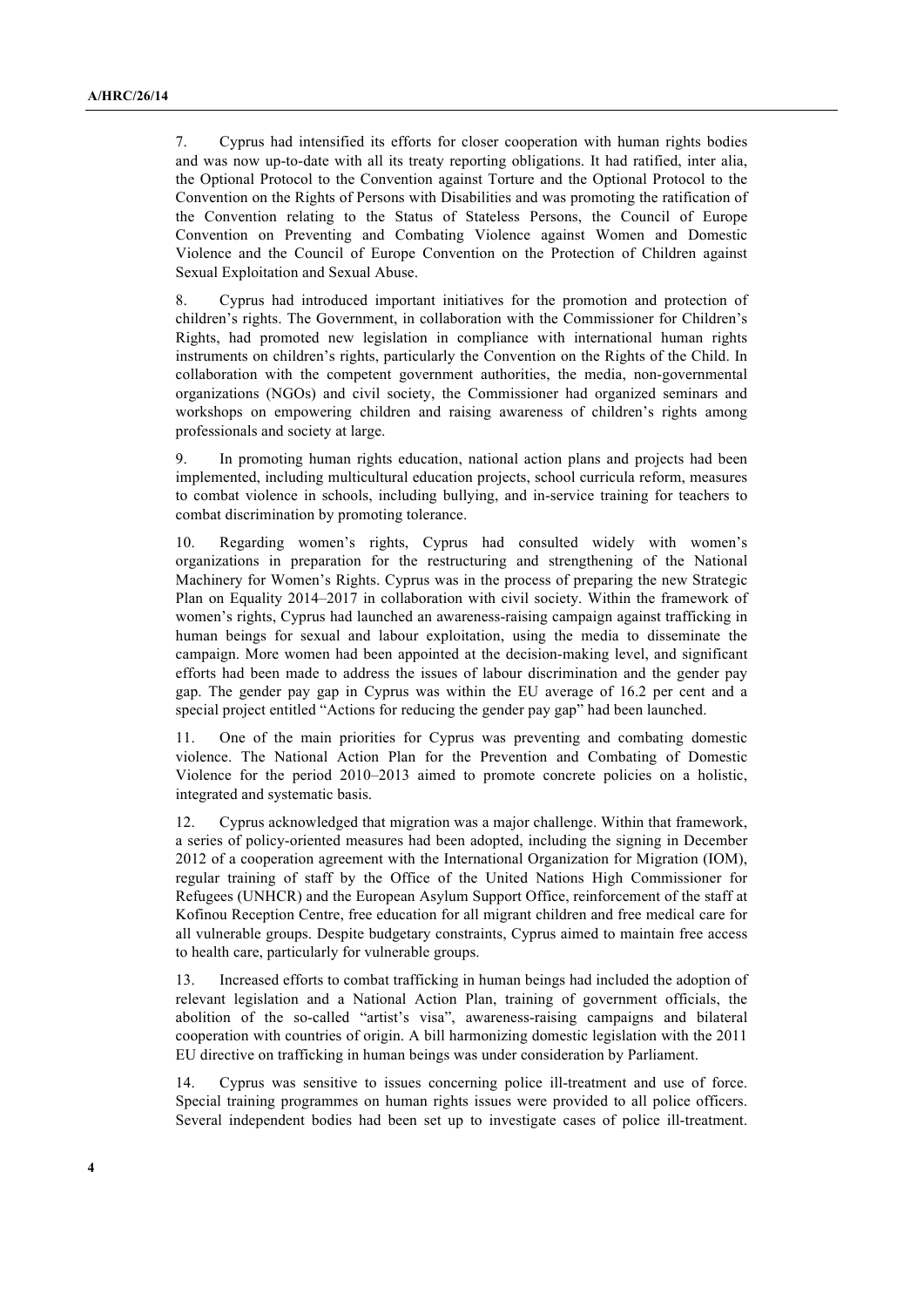Another important development was the cooperation of the police with UNHCR and the Ombudsman in drafting of a code of conduct for checking migrants' residence status.

15. Prison reform was a high priority for the Government. A programme of short-, medium- and long-term measures had been adopted. Prison leadership and management teams were undergoing considerable restructuring in order to ensure that prison conditions respected inmates' human rights, in particular their dignity. The prison system was currently shifting from an over-controlling approach to a human rights-based approach.

16. As for the protection of lesbian, gay, bisexual and transgender (LGBT) people's rights, a bill criminalizing public incitement to discriminatory, hateful or violent acts against persons because of their sexual orientation or identity was pending before Parliament. Moreover, a bill regulating the civil partnership pact for same and opposite sex couples was currently open for consultation between government agencies and NGOs with a view to its enactment before the end of 2014.

17. Cyprus was determined to take significant measures in the fight against xenophobia. The relevant 2011 legislation criminalized public incitement to violence or hatred by reference to race, colour, religion, descent, and national or ethnic origin, and racist and xenophobic motivations constituted aggravating circumstances. The measures currently being implemented were a "No Hate Speech" television campaign, the drafting of an antiracist glossary by the Cyprus Youth Organization in cooperation with the Anti-Discrimination Body, and the publication of a policy report for multicultural education, promoting the integration of non-native students.

18. Cyprus noted that, owing to the continued illegal foreign occupation of 36.2 per cent of the territory of the country since 1974, the Government was not in a position to ensure the application of human rights instruments in the area that was not under its effective control. It could not therefore submit reliable information on the enjoyment of the relevant rights by the population living in the occupied area of Cyprus.

#### **B. Interactive dialogue and responses by the State under review**

19. During the interactive dialogue, 53 delegations made statements. The recommendations made during the dialogue can be found in section II of the present report.

20. Denmark commended Cyprus for enhancing the rights of migrants, refugees and asylum seekers, despite the fact that holding facilities fell short of international standards. It also commended Cyprus for enabling children of irregular migrants to access education. It appreciated measures to combat human trafficking, but was concerned that the new work permit system failed to detect sexual or labour exploitation. It made recommendations.

21. Djibouti complimented Cyprus on the steps it had taken to fulfil its human rights obligations by ratifying international instruments, which reflected its willingness to cooperate with human rights mechanisms. It made recommendations.

22. Ecuador commended Cyprus for its ratification of the Convention on the Rights of Persons with Disabilities (CRPD), the Optional Protocol to the Convention on the Rights of Persons with Disabilities (OP-CRPD), the Optional Protocol to the Convention on the Rights of the Child on the involvement of children in armed conflict (OP-CRC-AC) and the Optional Protocol to the Convention against Torture and Other Cruel, Inhuman or Degrading Treatment or Punishment (OP-CAT). Ecuador also welcomed the legislative amendments Cyprus had introduced aimed at ensuring equal treatment of men and women in employment and vocational training, and equal pay for work of equal value. It commended the adoption of the National Action Plan for the Prevention and Combating of Domestic Violence. It made recommendations.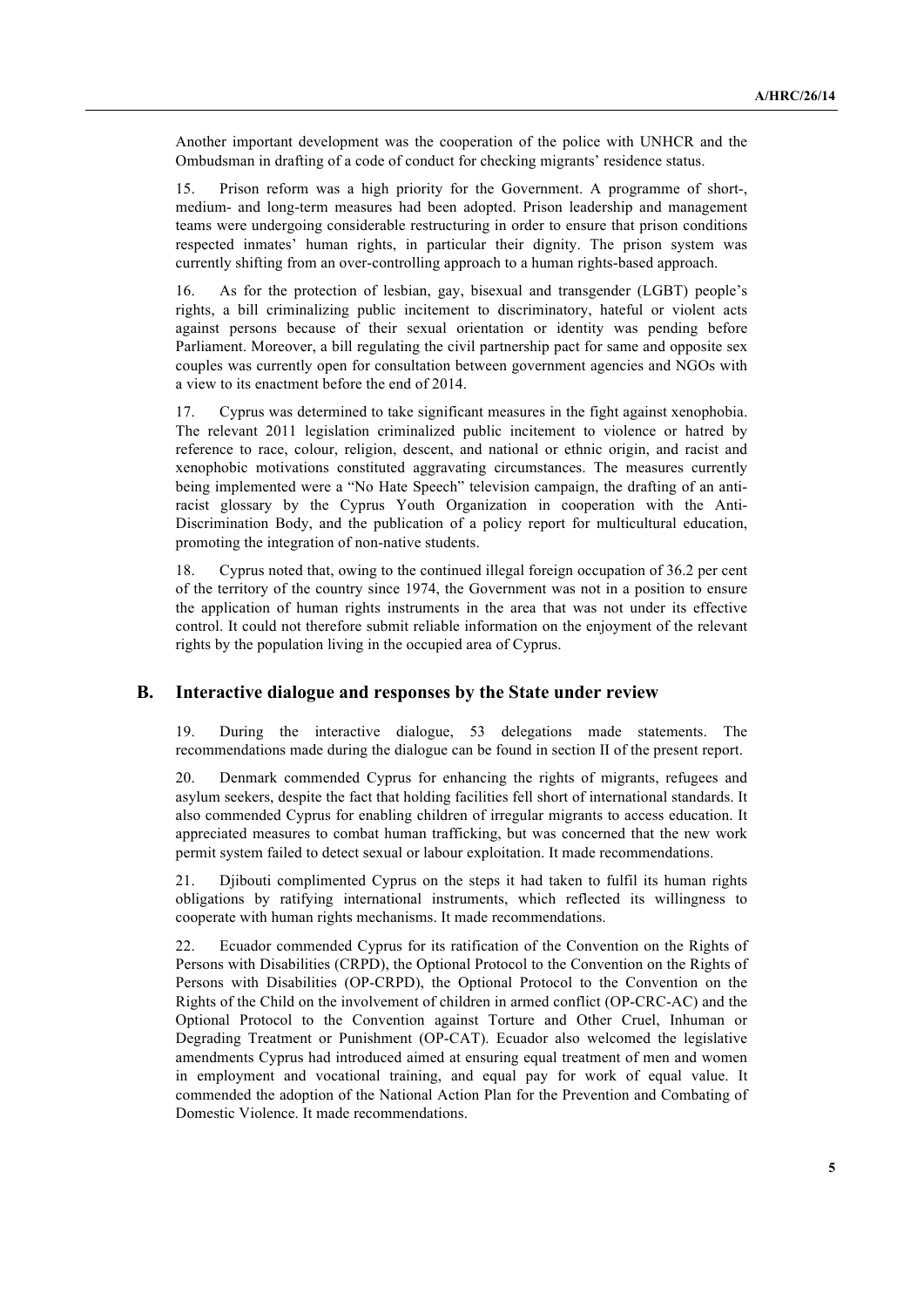23. Egypt welcomed measures to improve employment rights and migrants' conditions, the ratification of CPRD and OP-CRC-AC, the adoption of legislation on racism and xenophobia and the establishment of an independent police investigation authority. It encouraged Cyprus to continue combating hate speech and incitement to violence and discrimination against migrants and to increase measures to address police violations. It made recommendations.

24. Canada welcomed the proposed amendment to the Criminal Code which would criminalize public incitement of acts against individuals on the grounds of sexual orientation or gender identity and requested an update in that regard. Canada commended Cyprus for action taken to ensure equality between men and women. It made recommendations.

25. France welcomed efforts to implement previous recommendations, including the ratification of CRPD, OP-CRC-AC and OP-CAT. It asked whether Cyprus intended to implement or support anti-xenophobia programmes, including awareness-raising campaigns, and take measures to strengthen ethics training for law enforcement officers and improve administrative and disciplinary oversight of prison management. It made recommendations.

26. Germany asked what steps had been taken to bring asylum procedures into line with international standards, how cooperation with IOM had developed since the conclusion of the December 2012 agreement, and what measures had been taken to enhance the transparency and efficiency of the asylum application process. It also asked how Cyprus intended to increase women's representation and access to public administration leadership positions. It urged Cyprus to ease regulations for domestic workers and allow more frequent authority inspections.

27. Greece commended Cyprus for its efforts to close the gender wage gap, maintain social security benefits above minimum European and International Labour Organization (ILO) standards, provide training for public officials on identifying and assisting victims of human trafficking and establish mechanisms to facilitate impartial investigations into police misconduct. Cyprus should continue its unwavering support of the Committee on Missing Persons in Cyprus in implementing its important humanitarian mandate. It requested more information, particularly on reducing the gender wage gap and financial assistance to victims of trafficking. It made recommendations.

28. Hungary commended Cyprus for its efforts to advance human rights despite the economic crisis and the continued political and territorial division of the island. It noted the recommendations of the Council of Europe on the situation of minorities and the fact that Cyprus had not signed the Convention on the Reduction of Statelessness. It welcomed steps to address human trafficking, encouraged continued efforts in that regard and asked for information on planned cooperation in that field. It made recommendations.

29. Indonesia commended the designation of the Office of the Ombudsman as the national human rights institution. It welcomed measures taken to curb domestic violence and guarantee gender equality, particularly the National Action Plan on Gender Equality. It also welcomed the ratification of CRPD. It made recommendations.

30. Ireland noted the concerns of the Committee on the Rights of the Child about the need to establish a juvenile justice system based on a holistic and preventive approach, a national action plan for child victims of trafficking, and protection for children employed as domestic workers. It welcomed efforts to combat discrimination on the grounds of sexual orientation or gender identity. It made recommendations.

31. Israel welcomed action taken to promote the equality of women in employment, including the establishment of a gender equality certification body within the Department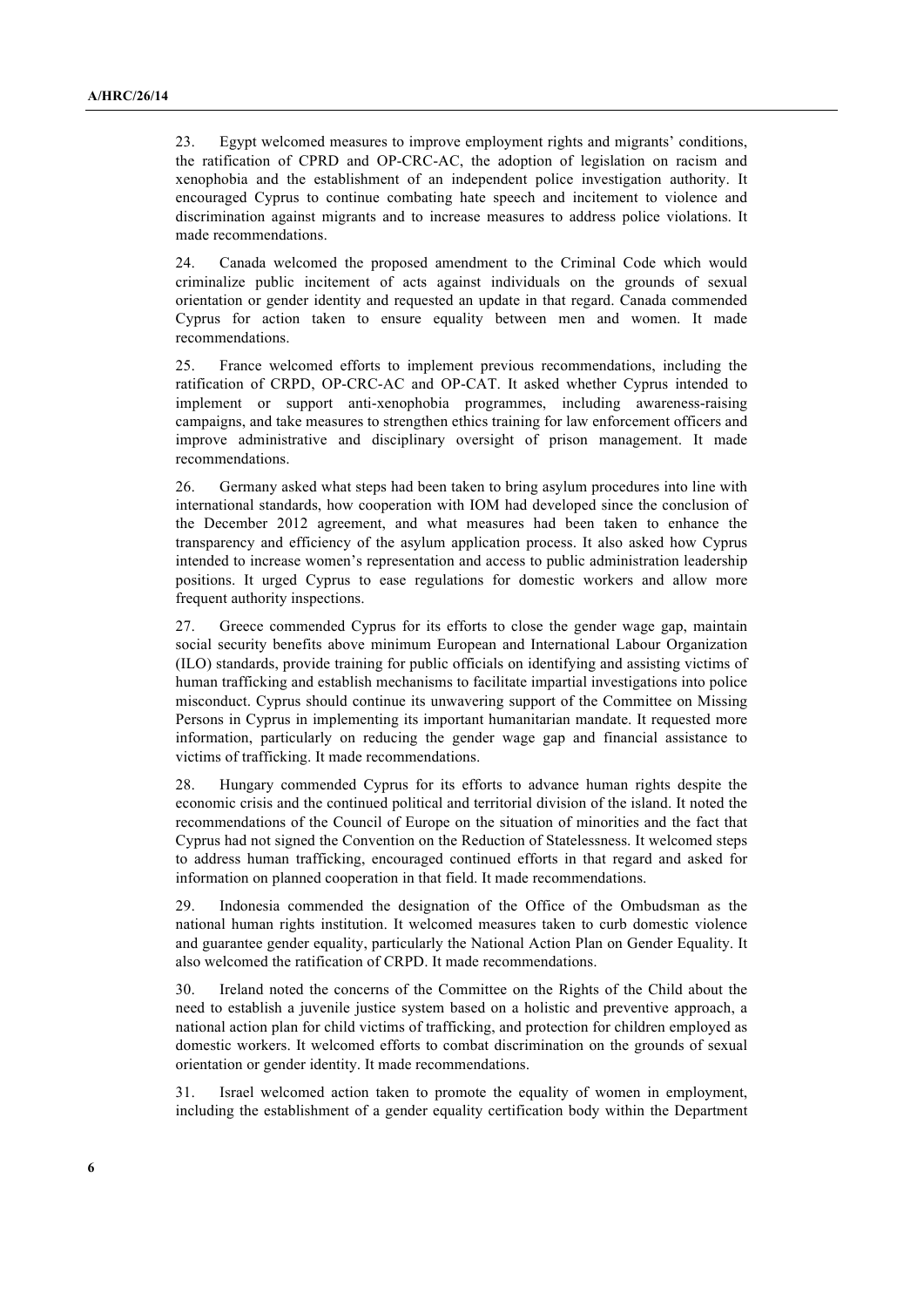of Labour Relations to combat the root causes of gender inequality. It made a recommendation.

32. Italy welcomed initiatives to combat abuse and violence, especially sexual violence, against children. It requested additional information on preventive action and support programmes implemented under the National Action Plan for the Prevention and Combating of Domestic Violence. It made recommendations.

33. The Lao People's Democratic Republic commended Cyprus for its ongoing development and enhancement of its human rights legislation, institutions and monitoring mechanisms. It encouraged Cyprus to continue cooperating with the United Nations, other international organizations and stakeholders to overcome remaining constraints and challenges.

34. Malaysia welcomed measures taken to combat human trafficking and encouraged continued efforts in that area. It applauded the commitment to developing human rights education and awareness. It noted remaining challenges, including in ensuring employment, housing, transport and cultural activities for persons with disabilities and minorities. It made recommendations.

35. Mexico recognized the efforts Cyprus had made in human rights protection and promotion despite the difficulties arising from the division of the country. It noted legal and institutional progress in promoting gender equality and the rights of children and persons with disabilities, and in combating domestic violence, discrimination and human trafficking. It welcomed the establishment of the national human rights institution, the ratification of CRPD and the signing of a cooperation agreement with IOM on improving immigration policy. It made recommendations.

36. Montenegro commended Cyprus for its progress in enhancing human rights legislation, institutions and monitoring mechanisms, not least new legislation and amendments on refugee protection, gender equality, torture, children's rights and discrimination. It welcomed the Government's determination to comply with all international human rights instruments to which Cyprus was a party. It asked what steps would be taken to implement the recommendations of the Committee on the Rights of the Child and the Committee on the Elimination of Discrimination against Women on ratifying Council of Europe conventions on child protection and violence against women.

37. Morocco welcomed the role of the Ombudsman. It encouraged continued efforts to combat human trafficking and exploitation and asked what measures had been taken to train the police to tackle human trafficking networks. It welcomed initiatives to meet the educational needs of vulnerable groups and counter racism and violence in schools. It made a recommendation.

38. The Netherlands noted efforts to promote and protect people's civil and human rights, particularly LGBT persons. It welcomed the National Action Plan on Gender Equality and other efforts to tackle gender disparities, highlighting the Manual of Interdepartmental Cooperation on Domestic Violence. It encouraged continued efforts in those areas. It made recommendations.

39. Venezuela (Bolivarian Republic of) noted the efforts of Cyprus in the field of human rights, despite the difficult economic situation, including the launch of a National Action Plan on Gender Equality which addressed a range of themes. It commended Cyprus for signing a cooperation agreement with IOM and for improving capacity-building, technical support and health care on behalf of migrants. It made recommendations.

40. Oman commended Cyprus for its ratification of a number of international human rights instruments and action taken to protect and promote the rights of children and women. It made a recommendation.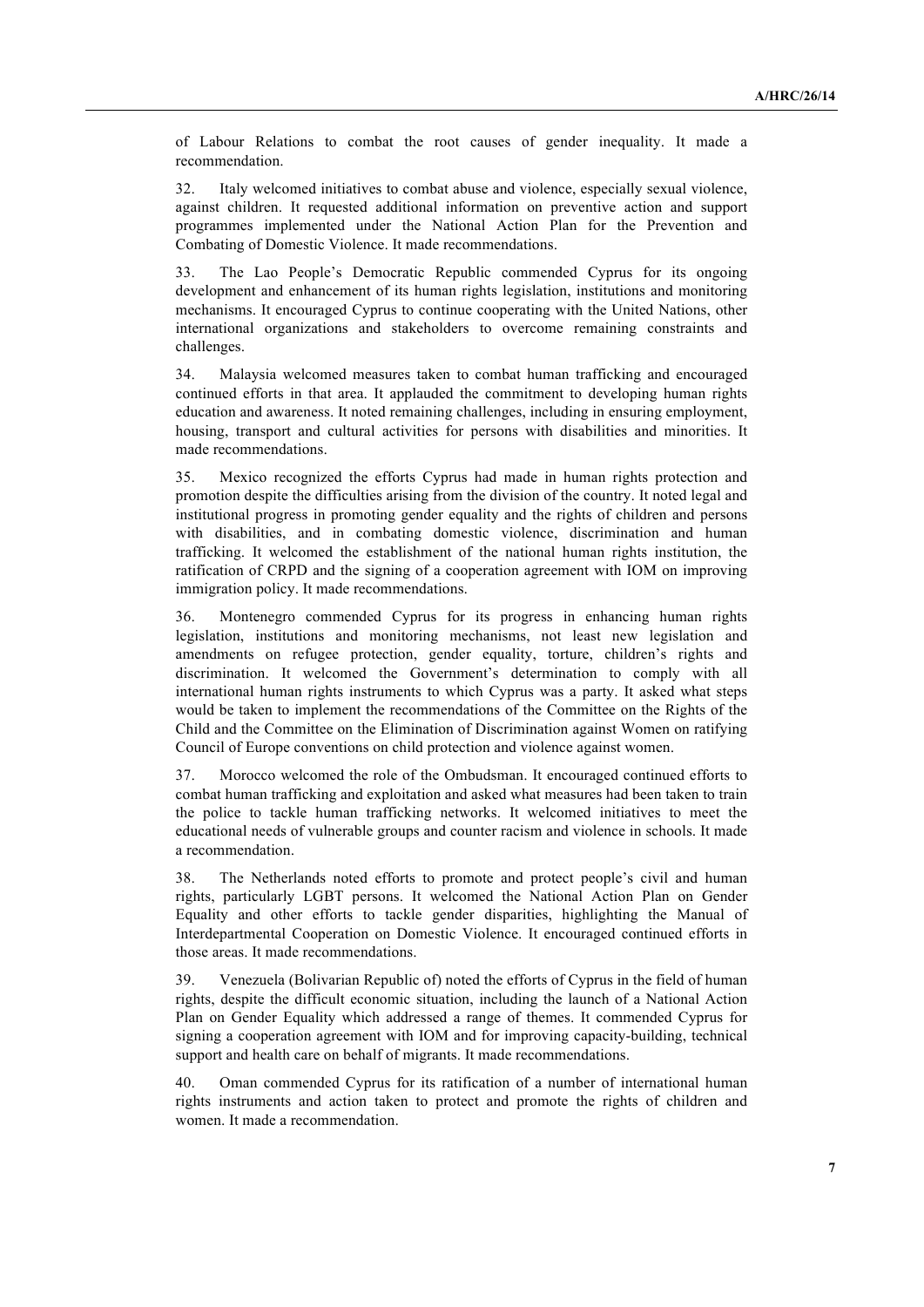41. Paraguay commended Cyprus for its ratification of OP-CAT, CRPD and OP-CRPD as well as its adoption of legislative measures aimed at promoting equal pay for men and women, and combating racism, xenophobia and human trafficking. It was concerned about reports of the adverse effect of the economic crisis on human rights bodies and of increased discrimination against persons of foreign origin. It made recommendations.

42. The Philippines acknowledged the commitment of Cyprus to safeguarding human rights, despite the difficult economic situation. It welcomed the recognition of irregular migrants and their children as a vulnerable group in order to ensure that they had access to public health services. It was encouraged by measures to ensure irregular migrant children had access to public education. It made recommendations.

43. Portugal welcomed the Government's commitment to implementing a national insurance system and efforts to combat domestic violence, in particular the adoption of a comprehensive legislative framework, research into domestic violence and the provision of specialized training for the police. It made recommendations.

44. The Republic of Moldova requested information on the impact of measures implemented under the national action plans on preventing and combating domestic violence and on integrating third-country nationals legally residing in Cyprus. It asked about the current status of draft legislation on children's rights. It welcomed measures and legislation to combat human trafficking. It made recommendations.

45. The Russian Federation noted that, despite the very difficult economic situation, Cyprus continued to take vigorous action to ensure full compliance with all international instruments to which it was a party. It made a recommendation.

46. Serbia noted the strengthening of the Cypriot legal and institutional framework for human rights protection and of the Cypriot independent national human rights institutions. It noted reports of the deplorable condition of religious buildings in the northern part of the island and underlined the need to address such issues as an essential element of reconciliation and respect for the human rights of all people, irrespective of ethnicity. It urged Cyprus to cooperate with OHCHR and support visits by United Nations special procedures mandate holders on internally displaced persons, cultural rights, enforced or involuntary disappearances and the right to education.

47. Slovenia welcomed the ratification of OP-CRC-AC and the enactment of legislation making racist motivation an aggravating circumstance in criminal offences. It also noted the recommendation of the Anti-Discrimination Body to introduce legislation against homophobic speech. It made a recommendation.

48. Spain commended Cyprus for its amendment of the Law on Combating of Trafficking and Exploitation of Persons and the Protection of Victims, which had enhanced the protection of workers from third countries. It made recommendations.

49. Sri Lanka welcomed efforts to incorporate human rights in school curricula, including through teacher training on managing diversity and combating discrimination, and the timely new policy on multicultural education. It also welcomed steps to grant free health services, notwithstanding budgetary restrictions, and efforts to protect the rights of migrants, including cooperation with IOM. It made a recommendation.

50. The State of Palestine welcomed the steps taken by the Ministry of Labour and Social Insurance to reduce the wage gap between men and women. It commended Cyprus for taking action to prevent and combat human trafficking, including the provision of training for police officers under the framework of the National Action Plan against Trafficking in Human Beings, which had been achieved despite economic difficulties. It made recommendations.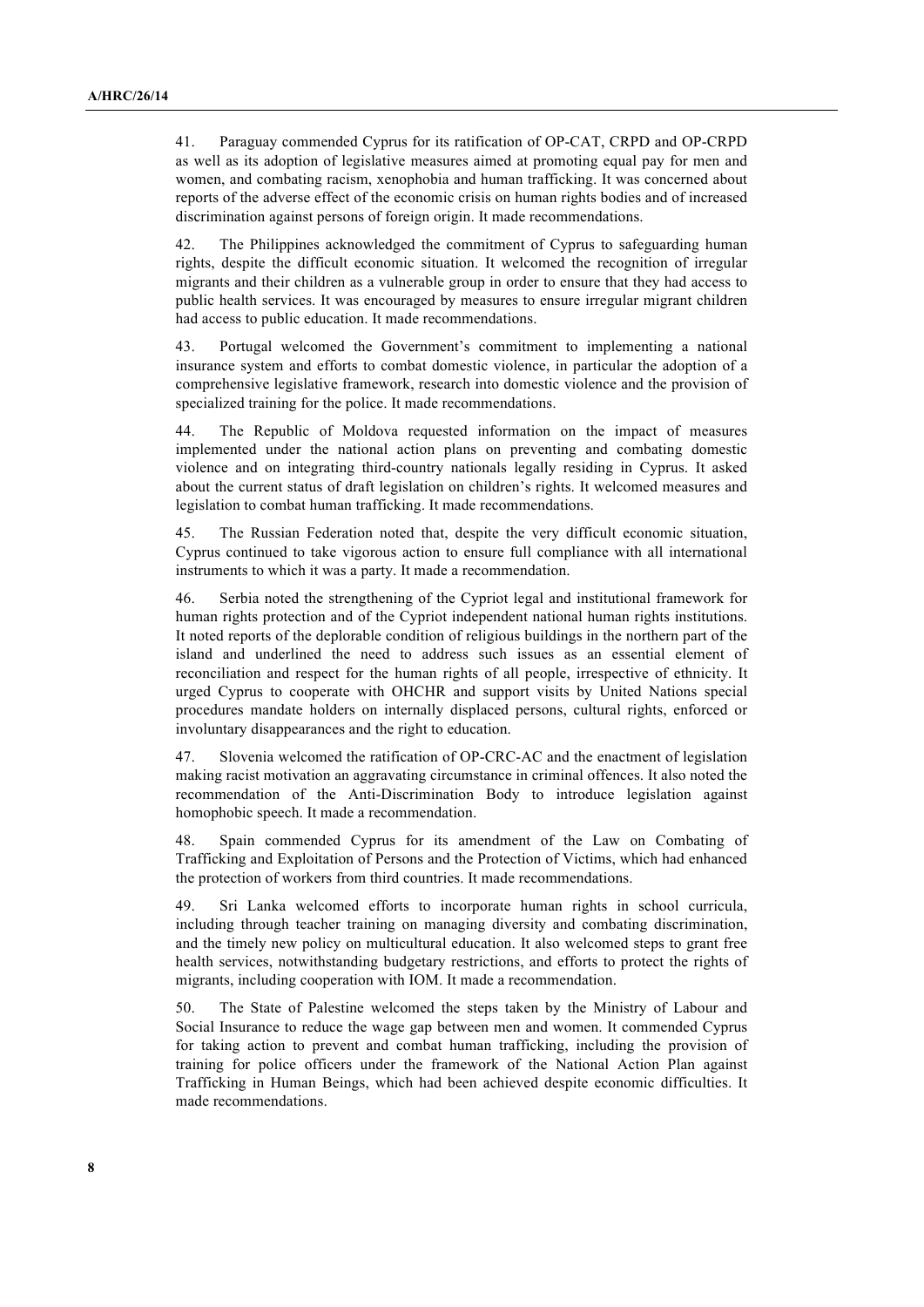51. Sweden observed that there was a heightened risk of inequality owing to the economic crisis. Noting reports of violations of the rights of migrants, refugees and asylum seekers, Sweden asked how Cyprus ensured that local authorities and the police respected the basic human rights of those groups. It recalled its advance question on steps taken to protect guest workers, who were at risk of labour exploitation and sexual abuse. It made recommendations.

52. Thailand encouraged Cyprus to ratify the Optional Protocol to the Convention on the Rights of the Child on a communications procedure. It welcomed the recent appointment of the Commissioner for Humanitarian Issues to promote cooperation between the State and religious minority groups, and encouraged the Commissioner to ensure access to education for minorities. It welcomed advances in women's rights and gender equality, but remained concerned about reports of the trafficking and sexual exploitation of women and inequalities in access to health care. It made recommendations.

53. Bulgaria noted that Cyprus had ratified OP-CRC-AC, that the Ministry of Labour had taken initiatives to reduce the gender wage gap and that the Government had taken steps to ensure access to the labour market for persons with disabilities. It requested further information on policy measures to promote the right to education. It made a recommendation.

54. The United Arab Emirates commended the Government for its determination to continue its coordinated efforts to ensure full compliance with all international human rights instruments to which Cyprus was a party and to safeguard the human rights of all people in Cyprus, notwithstanding the economic crisis. It made a recommendation.

55. The United Kingdom of Great Britain and Northern Ireland encouraged Cyprus to guarantee the operational independence and financial autonomy of the Ombudsman. It was concerned about reports about the treatment of prisoners and of discrimination against LGBT persons. It suggested that measures should be taken to enable Turkish Cypriots to participate effectively in cultural, social and economic life and public affairs. It made recommendations.

56. The United States of America, while commending Cyprus for its efforts to address trafficking in persons through cooperation with non-governmental organizations, expressed concern at the lack of a formal mechanism to identify and refer victims to appropriate services. It referred to complaints of exploitation of domestic and agricultural workers, and to reports of some migrants' difficult detention conditions. It made recommendations.

57. Uruguay welcomed the additional provision in the Criminal Code to the effect that racist motivation constituted an aggravating circumstance and the establishment of a national human rights institution. It made recommendations.

58. Uzbekistan expressed concern about reports of racially-motivated verbal abuse and attacks against foreigners, human rights defenders and Turkish Cypriots, and racist discourse in the media. It also noted the vulnerable situation of older women, women with disabilities and domestic workers, and the pay gap between men and women. It made recommendations.

59. Nicaragua applauded the promulgation of new laws, the implementation of national action plans and the establishment of monitoring mechanisms. It encouraged Cyprus to prevent the challenges stemming from the economic crisis from undermining the protection of human rights. It made a recommendation.

60. Viet Nam commended Cyprus for introducing legislative reforms, establishing national human rights monitoring mechanisms, providing support for minority religious groups and taking action against human trafficking. It made recommendations.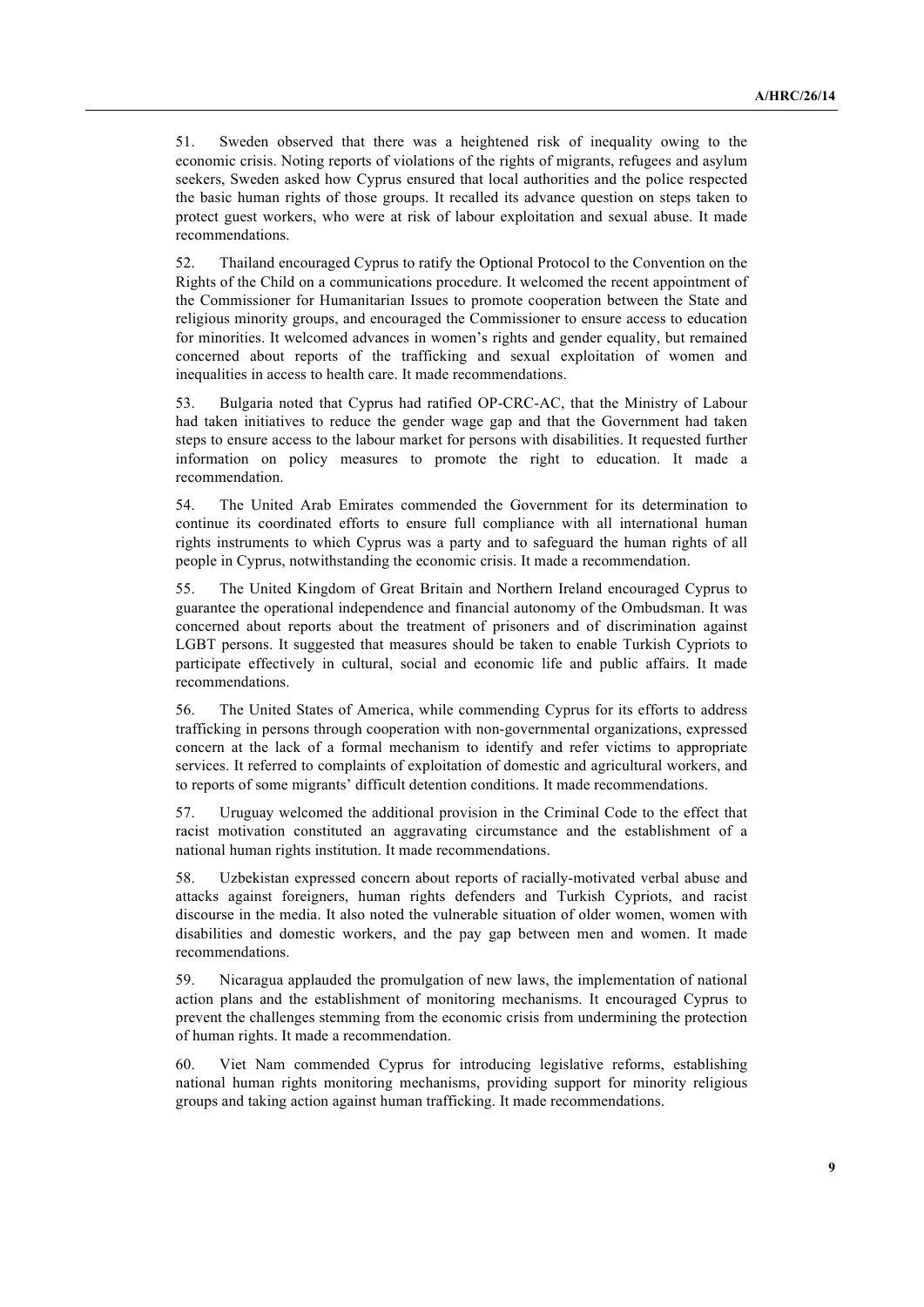61. Algeria welcomed the ratification of OP-CRC-AC and CRPD. It praised measures taken to ensure equal pay and equal treatment of men and women in employment and vocational training, and encouraged Cyprus to continue amending its Children's Law. It emphasized the importance of action against racism, racial discrimination, human trafficking and organized crime. It made recommendations.

62. Argentina welcomed the ratification of CRPD, OP-CRPD, OP-CRC-AC and OP-CAT. It commended Cyprus for its Law on Combating Certain Forms and Expressions of Racism and Xenophobia and encouraged it to take vigorous steps to prohibit and punish all forms of discrimination. It made recommendations.

63. Armenia welcomed policies on multicultural education and in support of national minorities. It appreciated the respectful attitude displayed to the Armenian community and Church. It was concerned that the Government was unable to guarantee human rights and protect cultural heritage sites, including those of religious minorities, in the territory beyond the effective control of the Government. It made recommendations.

64. Australia noted that the persistent division of the island inhibited the full enjoyment of all human rights by the entire population of Cyprus. Australia encouraged the leaders of the two Cypriot communities to reach an enduring and just solution to that issue with the assistance of the good offices mission of the United Nations Secretary-General and his Special Adviser on Cyprus, former Australian Foreign Minister, Alexander Downer. Australia expressed concern about the extent of human trafficking, particularly for sexual exploitation and forced labour. It noted the increasing difficulties posed by the management of irregular migration. It made recommendations.

65. Brazil encouraged Cyprus to conclude ratification of the International Convention for the Protection of All Persons from Enforced Disappearance. It welcomed the broadening of the Ombudsman's mandate, the amendment to the Criminal Code criminalizing public incitement against persons on the basis of their sexual orientation, and the amendments to the Legal Aid Law and the Aliens and Immigration Law. It requested information concerning programmes and policies in support of economic and social rights. It made recommendations.

66. Turkey stated that the Turkish intervention in Cyprus in the wake of the 1974 coup d'état had been fully legal under the 1960 Treaty of Guarantee.

67. Cyprus raised a point of order, indicating that the statement of Turkey contravened the rules of procedures of the Working Group on the Universal Periodic Review. It requested that all erroneous references be omitted from the report.

68. The President of the Human Rights Council recalled that questions of a political and territorial nature did not fall within the mandate of the Working Group on the Universal Periodic Review, particularly given that such issues were subject to the attention of other bodies that were more competent in those areas. The President invited all delegations to focus on human rights issues and avoid politicizing the debate.

69. Turkey pointed out that the most recent United Nations settlement plan had been approved by the Turkish Cypriots, but rejected by the Greek Cypriot authorities. Turkish Cypriots were deprived of basic human rights, such as communications with the outside world and representation in international forums, and their human rights situation could not be directly communicated to, or observed and reported by, relevant international bodies. Turkish Cypriots in the south were subjected to discrimination, ill-treatment and violence, and were denied the right to religious freedom, freedom of movement and education in their mother tongue. Turkey would continue to support the work of the Committee on Missing Persons in Cyprus.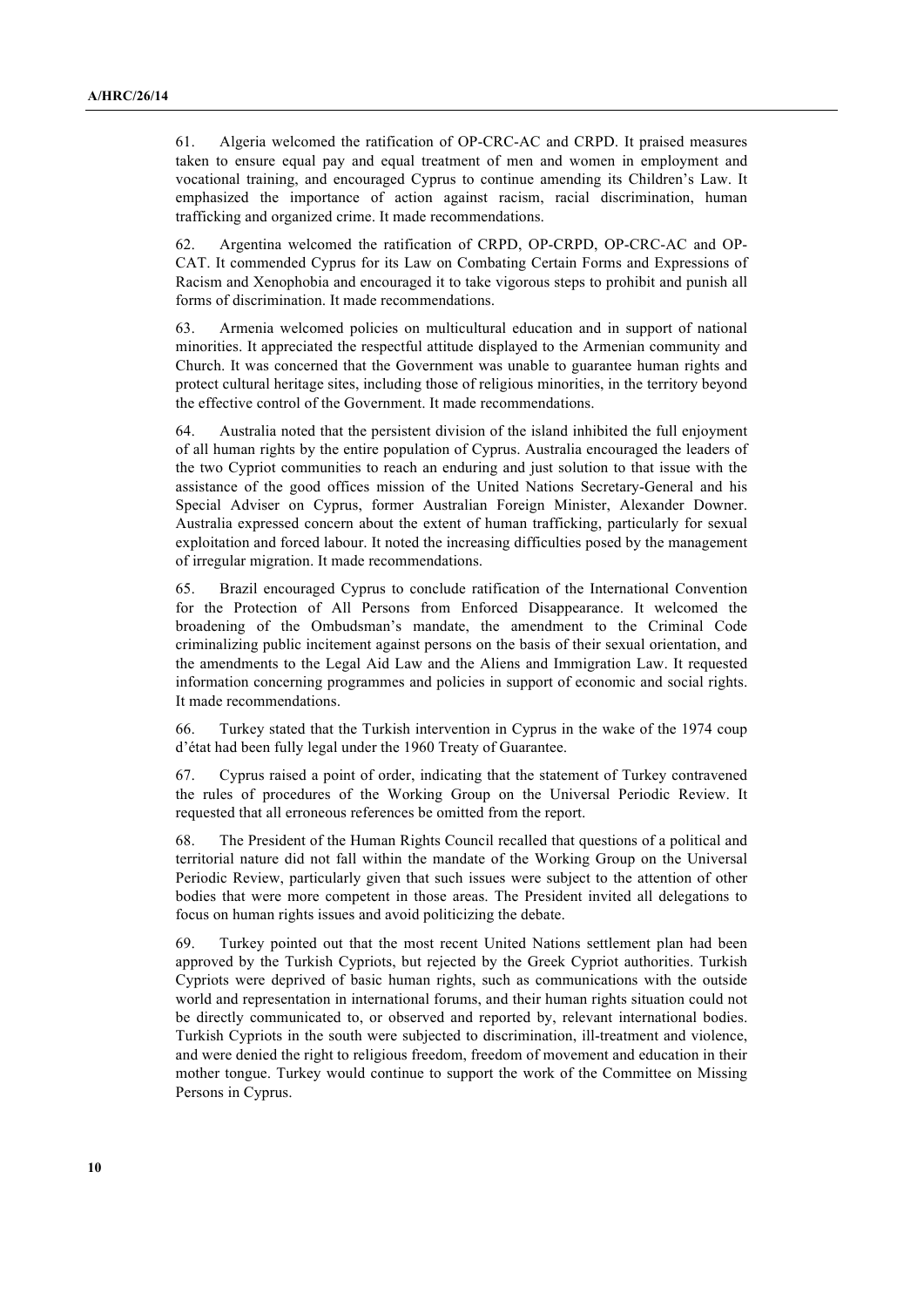70. Ethiopia encouraged Cyprus to continue considering the introduction of affirmative action and quotas in areas in which women were underrepresented. It welcomed the identification of laws and policies on migrant workers that could be improved. It made recommendations.

71. China welcomed the implementation of the National Action Plan on Gender Equality and the promotion of women's participation in public and political life. It also commended Cyprus for taking steps to protect vulnerable groups, its ratification of CRPD, its amendment of the Refugee Law to extend the coverage of legal aid and its action against human trafficking. It made recommendations.

72. Colombia welcomed the establishment of the Office of the Ombudsman, the strengthening of national human rights institutions and the steps taken to combat human trafficking. It offered assistance based on its own experiences in various fields. It made recommendations.

73. Côte d'Ivoire welcomed measures to promote gender equality, prevent domestic violence and assist victims, support vulnerable groups and prevent human trafficking. It commended the work of the Police Office for Combating Discrimination, the Commissioner for Humanitarian Issues, and the Supervisory Committee of Prohibited Immigrants Detention Centres. It made recommendations.

74. Cuba commended Cyprus for its numerous legislative amendments and its ratification of international human rights instruments. It welcomed the draft legal norms concerning the welfare and protection of children and the new standards incorporated in school curricula and child welfare programmes. It made a recommendation.

75. Romania praised the establishment of the national human rights institution, the adoption of the comprehensive legal framework for the eradication of discrimination, the promotion of equality between men and women and the ratification of important international human rights instruments. It made a recommendation.

76. Cyprus stated that the Government of the Republic remained fully committed to the objective of achieving a viable and functional settlement, pursuant to United Nations Security Council resolutions. Such a settlement must be based on the framework of a bizonal, bicommunal federation, which would safeguard the human rights of all people in the country. As for the Turkish Cypriots living in the Government-controlled areas of the Republic of Cyprus, the Government ensured their effective participation in economic, social and cultural life to the fullest extent possible. The root cause of the shortcomings in the human rights of Turkish Cypriots was the continuing illegal occupation of part of Cyprus by the Turkish military.

77. Turkey, raising a point of order, noted that the Cypriot delegation seemed to believe that the rules of procedure requiring States not to use the Working Group on the Universal Periodic Review as a forum to discuss political issues were not applicable to it. Turkey stated that the 1960 Republic had been based on the political equality of Turkish Cypriots and Greek Cypriots. In December 1963, that partnership had been destroyed and all Turkish Cypriot elements had been removed by force of arms from all State organs. Between 1963 and 1974, Turkish Cypriots had been subjected to all forms of human rights violations and armed attacks by Greek Cypriots. Turkey had intervened in the island in the wake of the coup d'état, which had aimed at the final takeover of Cyprus at all costs.

78. The President of the Human Rights Council recalled that the Working Group on the Universal Periodic Review was not a forum for dealing with bilateral matters or political confrontations and implored all parties to abide by the rules of procedure. Debates regarding bilateral or territorial issues were substantive matters and did not constitute points of order.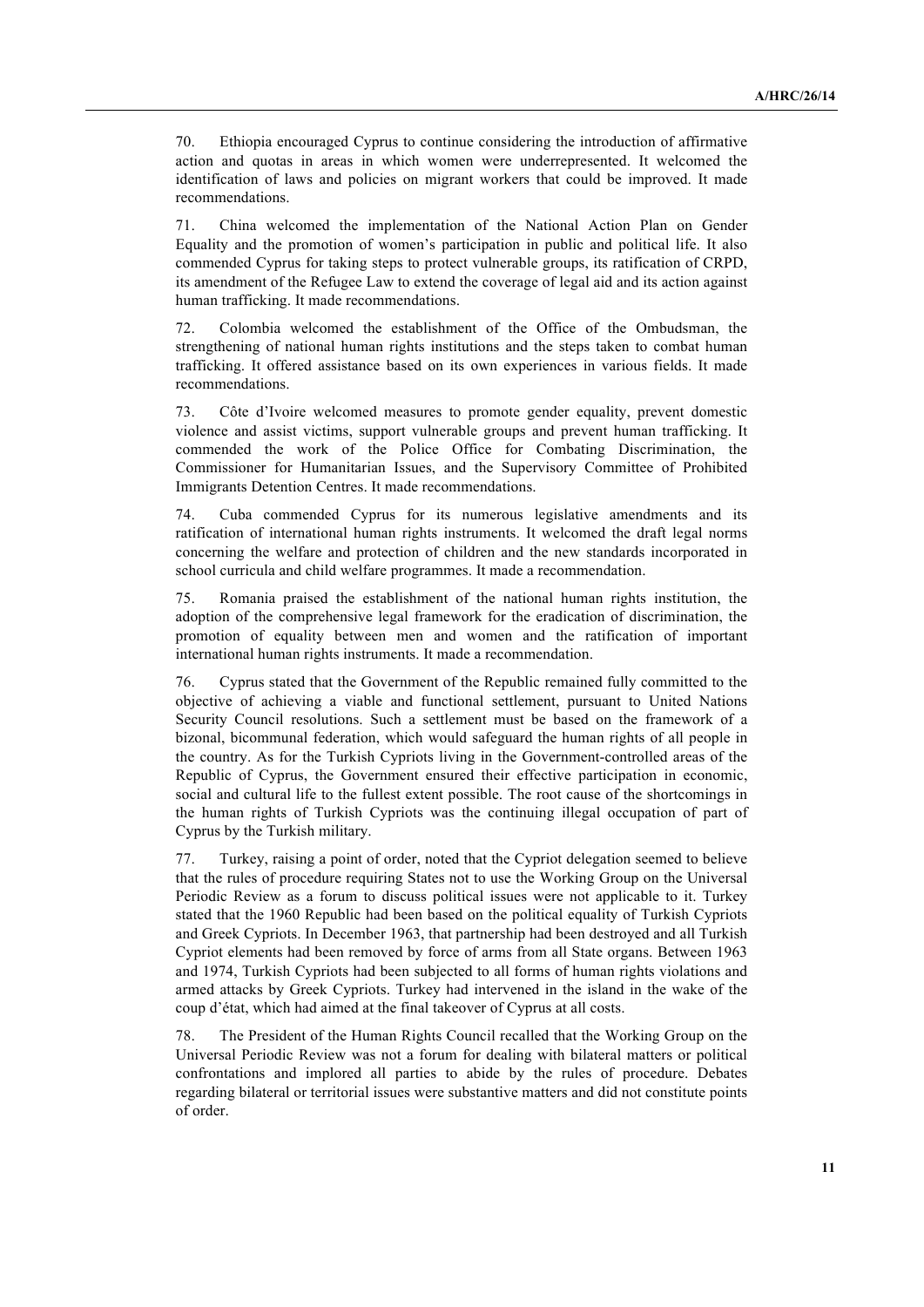79. Pakistan, raising a point of order, considered that the intervention by the Turkish delegation and its point of order did not contain any inaccuracy and that it was the sovereign right of every State to express its views.

80. The Russian Federation, raising a point of order, supported the President's ruling and stated that the Working Group on the Universal Periodic Review was not a place for political debate or historical retrospectives.

81. Greece, raising a point of order, indicated that the Working Group on the Universal Periodic Review had been convened to review the human rights situation in the Republic of Cyprus and that it was counterproductive to use it to raise political issues. Greece requested that the President ask Turkey to respect the rules of procedure of the UPR and the ruling of the President.

82. Egypt, raising a point of order, supported the President's ruling and stated that all the States Members of the United Nations should be addressed by their official names, in line with the practices and methods of work of the Human Rights Council and the Working Group on the Universal Periodic Review.

83. Armenia, raising a point of order, supported the ruling of the President of the Human Rights Council that a point of order should concern only procedural matters.

84. Cyprus, raising a point of order, reconfirmed that points of order should be concerned with procedural matters only and requested that all political or other erroneous terminology not be included in the record or any other document of the meeting.

85. The President of the Human Rights Council appealed to all delegations to refrain from politicizing in any way or interfering in bilateral or territorial matters, which were being addressed by other competent international bodies.

86. Cyprus explained that Turkish Cypriots were entitled to the full enjoyment of human rights by dint of being citizens of the Republic of Cyprus. The Government took special measures to ensure that those rights, including the rights to employment, education and religious freedom, were properly implemented. Thousands of Turkish Cypriots commuted daily to the Government-controlled area where they worked. They were entitled to social insurance benefits, provided that they made the necessary contributions in accordance with the law. The Government took a series of important measures to support the daily life of Turkish Cypriots. It also provided financial support for the maintenance and restoration of mosques, cemeteries and other Muslims sites.

87. The Government was committed to the reform of the juvenile justice system. The Commissioner for Children's Rights had prepared a bill regulating prevention and intervention, which was fully compatible with United Nations principles and guidelines. The bill would be submitted for consultation in the near future.

88. Women played an important role in the peacebuilding process through their participation in various working groups and bicommunal structures.

89. The International Convention for the Protection of All Persons from Enforced Disappearance was in the process of ratification and the Optional Protocol to the International Covenant on Economic, Social and Cultural Rights was in the process of signature. The ratification of the International Convention on the Protection of the Rights of All Migrant Workers and Members of Their Families was being addressed at European Union level.

90. In recent years, Cyprus had increased its efforts to combat trafficking in human beings by abolishing the so-called "artist's visa", adopting anti-trafficking legislation, establishing the National Coordinator and the Multidisciplinary Coordinating Group against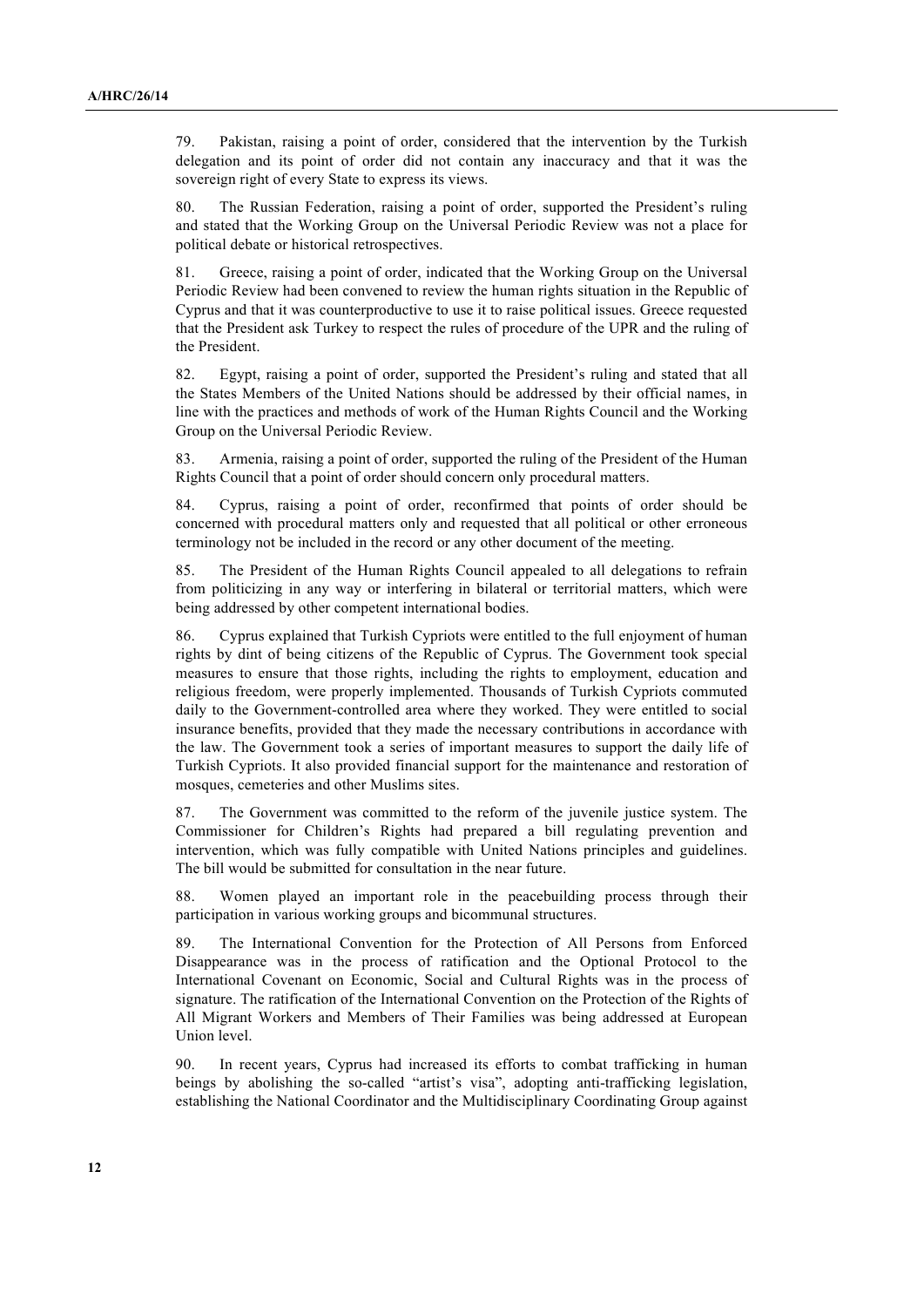Trafficking in Human Beings, developing the 2010–2012 National Action Plan, training government officials and establishing international cooperation with other States.

91. Since the abolition of the artist's visa and the introduction of a new system with stringent criteria, numerous establishments, primarily cabarets, that employed women who faced an increased risk of sexual exploitation had gone out of business. The new work permit for performing artists required that artists' qualifications and the establishments that employed them were thoroughly checked. As a result, the risk of trafficking had been significantly reduced, as the number of operational cabarets had fallen from 73 in 2009 to 16, while the number of work permits issued for performing artists at cabarets and nightclubs had dropped dramatically between September 2012 and August 2013 in comparison to previous years.

92. The 2013–2015 National Action Plan against trafficking in human beings established a comprehensive framework for addressing the crime. It had been based on an evaluation of the 2010–2012 Plan and the recommendations of the working groups appointed to that end, and had been approved by the Council of Ministers on 10 April 2013. It took into consideration the provisions of the EU Directive on preventing and combating trafficking in human beings and protecting its victims, the EU Strategy towards the Eradication of Trafficking in Human Beings 2012–2016 and the recommendations of the Council of Europe Group of Experts on Action against Trafficking in Human Beings. The 2013–2015 National Action Plan covered all aspects of the issue, included practical measures and actions to be implemented within specified time frames and provided for the financing of the operations.

93. A person recognized as a refugee received the same treatment as that received by citizens of the Republic, under the relevant laws and regulations. Asylum seekers were protected from refoulement and had full access to housing, employment and social support, as provided by the Refugee Law. National legislation provided that asylum seekers had the right to legal assistance before the Supreme Court free of charge, as required by the relevant EU Directive (2005/85/EC).

94. For Cyprus, any police misconduct, including ill-treatment, racist attitudes and any other inappropriate behaviour, was unacceptable. A series of measures had been adopted to eliminate police misconduct, such as the appointment of a high-ranking officer to address complaints of police misconduct brought by the public and the launch of a website for online complaints submission. The police authorities were currently working in close cooperation with the Ombudsman to prepare a professional code of practice that set out the conditions, means of restraint and basic principles of professional conduct at every stage of police action. Police officers received continuous professional training.

95. The material conditions in police detention centres had recently been assessed by European Committee for the Prevention of Torture and Inhuman or Degrading Treatment or Punishment and had been found to be satisfactory in many respects. All police detention centres were regularly renovated in order to ensure that they met human rights standards and norms.

96. A number of measures had recently been implemented in an effort to reform the prison system to bring it into full compliance with human rights standards and norms. The Ombudsman had confirmed that those measures would assist in implementing her recommendations. A number of specific steps aimed to improve detention conditions, protect vulnerable persons and provide alternatives to imprisonment.

97. A more individual-oriented policy aimed at improving the well-being of prisoners, providing for school programmes, sports activities and vocational work. Training of prison staff was an important aspect. Special emphasis was given to developing interpersonal communication skills based on respect for human dignity.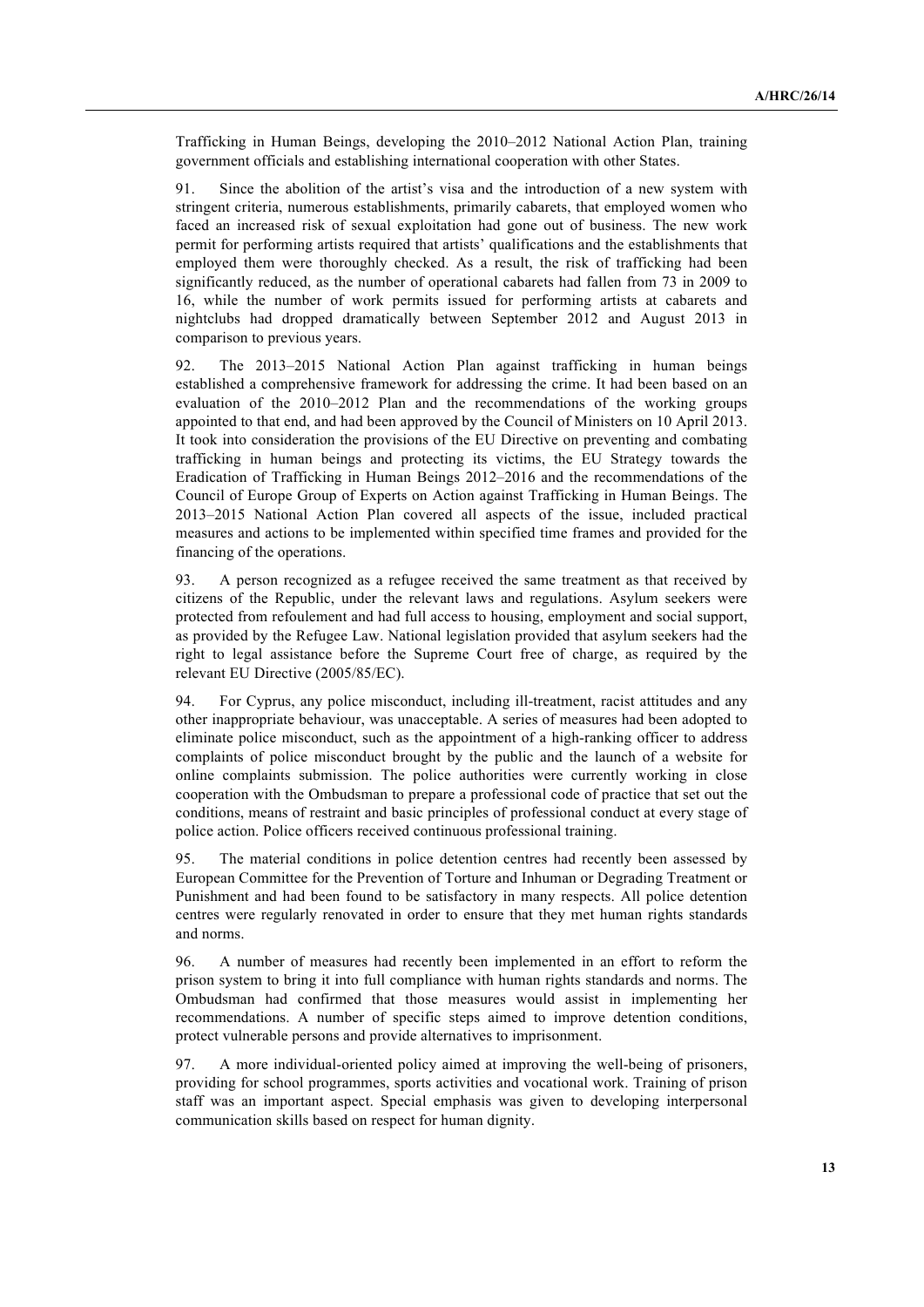98. An Independent Committee appointed by the Council of Ministers had undertaken a fundamental review of the Prisons Law and regulations, particularly the disciplinary system, in line with international human rights instruments and norms and with the case law of the European Court of Human Rights. The project would be completed by the end of 2014.

99. An expert had been methodically reviewing all previously announced or unannounced policy and practice that had not been legislated for, with a view to issuing legislative provisions or protocols as appropriate.

100. The right of foreign workers to equal terms and conditions of employment as those enjoyed by Cypriot citizens was safeguarded through written contracts signed by the employer and the employee. Terms and conditions of employment were in accordance with the relevant collective agreements concluded by employers' and workers' organizations. Equal and fair treatment was further strengthened through the 2012 Private Employment Agency Law which regulated the establishment and operation of private employment agencies. In 2013, the Department of Labour Relations had examined 23 labour complaints and forwarded them to the police for further examination and prosecution of the persons responsible.

101. In order to protect the rights of all workers employed in Cyprus, regardless of whether they were Cypriot citizens, EU nationals or non-EU nationals, a complaints mechanism was in operation at each District Labour Relations Οffice. In 2012, the complaints mechanism had been successful in providing relevant advice leading to mutually agreed satisfactory solutions and ongoing employment relationships between 30 workers and their employers. From January to September 2013, 19 such complaints had been resolved, resulting in the preservation of the employment relationship.

102. Cyprus continuously strengthened its efforts to improve the working conditions of all non-EU national workers, which were clearly established in employment contracts. The terms of employment of non-EU national workers in all economic activities were the same as those provided in collective agreements, which safeguarded equal treatment among all workers in Cyprus.

103. All work permit applications submitted by employers were examined by a tripartite committee consisting of representatives of the Department of Labour Relations and workers' and employers' organizations. The committee inspectors conducted random inspections at workplaces.

104. Cyprus continuously enhanced its efforts to improve the working conditions of domestic workers, as established in the contracts of employment, which were signed by both parties.

105. The ILO Domestic Workers Convention, 2011 (No. 189) addressed areas which were largely covered by EU law in the areas of social policy, anti-discrimination, judicial cooperation in criminal matters, asylum and immigration. Cyprus considered that the provisions of the Convention were largely met by national law and practice in that field. In view of the current financial situation in Cyprus, standards that had not already been met could not be fulfilled at that time. Therefore, Cyprus could not yet commit to ratifying that Convention.

106. Cyprus had adopted and was implementing a strategy to combat domestic violence through the pioneering Violence in the Family Laws. The Manual of Interdepartmental Cooperation on Domestic Violence provided a framework on collaboration between professionals and focused on interdepartmental cooperation.

107. Turkish Cypriot students could attend any public or a private school of their choice in the Government-controlled areas; their fees for private schools were fully subsidized by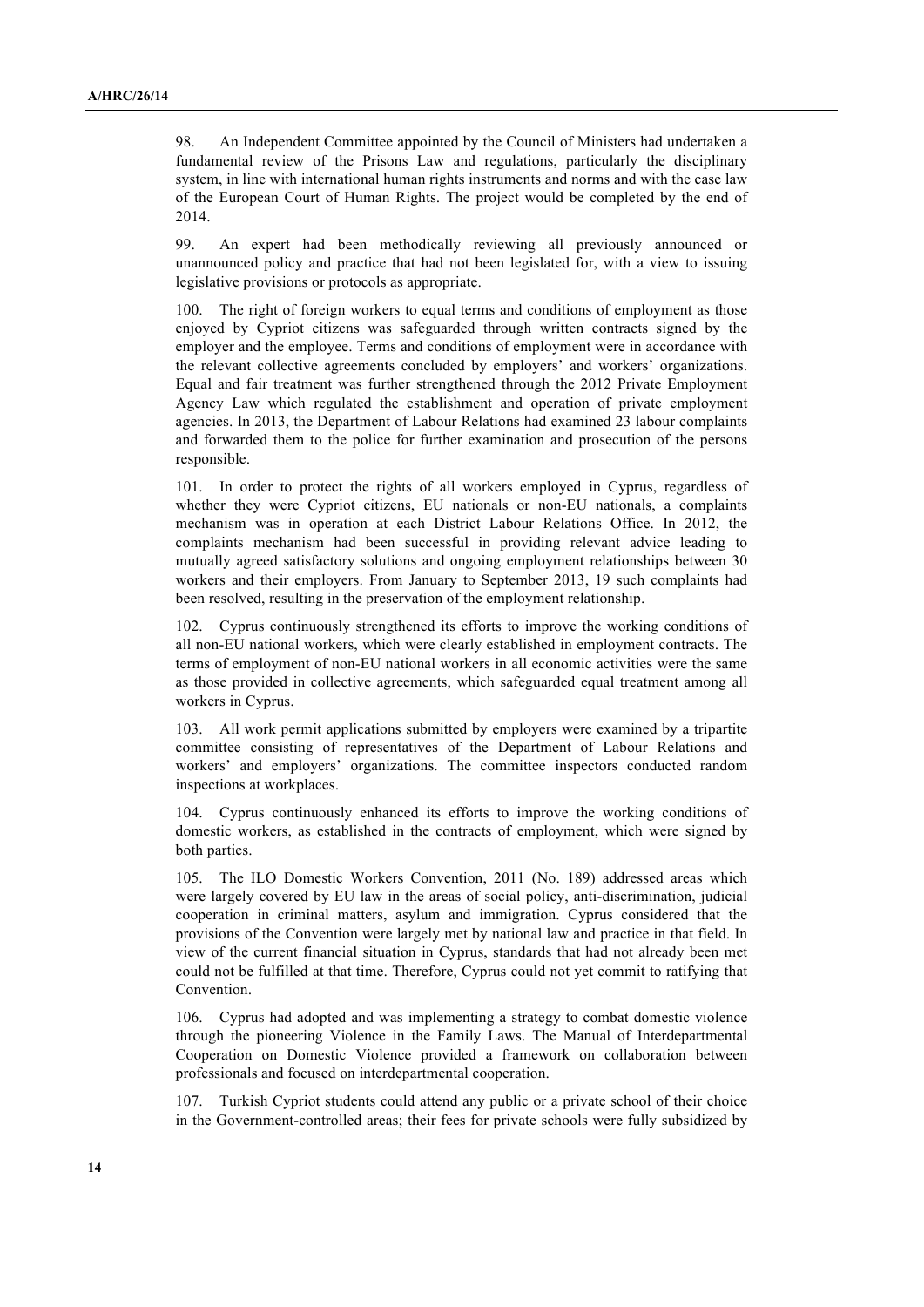the Government. In the past, Turkish Cypriot parents had expressed their preference that their children attend the public school of their area, indicating that the measures adopted were adequate and students' educational needs were met. Turkish Cypriot children had the opportunity to receive language lessons in Turkish. Public schools attended by a considerable number of Turkish Cypriot students provided lessons in the students' own language, religion and culture.

108. Cyprus had been a pioneer in introducing the Law for Education and Training of children with Special Needs in 1999, setting the legislative framework that regulated all matters regarding the education of children with special educational needs who attended public schools. The Law entitled children with special educational needs to "free appropriate public education" alongside their peers and stipulated that the State was responsible for making education and schools fully accessible to them. The inclusion of children with special educational needs in the common core of education was the underlying philosophy and policy of the Ministry of Education and Culture, and was fully aligned with international declarations and tendencies such as the Salamanca Statement and Framework for Action on Special Needs Education. The Commissioner for Children's Rights, having consulted with stakeholders, had examined the application of the Law and issued a report which she had communicated to the Minister of Education and discussed in Parliament. Her recommendations were being taken into consideration in preparations for amending the current legislation.

109. The Government's priority was to ensure equal access to education for all children living on the island. To that end, free and accessible education was offered to all pupils without prejudice based on gender, ability, language, colour, religion, political belief or ethnic background. The Policy Report for Multicultural Education promoted an intercultural policy regarding the integration of non-native speaking students with the collection and analysis of data, development of programmes, actions, language courses and teacher training. The aim of the policy was the smooth inclusion of students from all countries in the Cyprus Educational System.

110. Students from national religious minority groups could attend any public or private school of their choice. Whether they opted to attend their national school or another private school, the tuition fees and other expenses were fully subsidized by the Government. The cultural identity of Armenian, Latin and Maronite communities was safeguarded by the implementation of special programmes which were funded by the State.

111. With regard to racism and xenophobia, a multidisciplinary team of experts called the Task Force on School Violence had been established in order to provide immediate support and guidance to schools facing incidents of violence and racism. Through the team's interventions in schools, vulnerable students received psychological support on a regular basis. Following a recommendation from the Anti-Discrimination Body, the Ministry of Education and Culture was currently drafting a Code of Conduct against Racism in schools, which was expected to contribute to a decrease in bullying and discrimination based on any form of diversity in schools.

112. The Government of the Republic of Cyprus believed that the results-oriented mechanism of the UPR, as well as its monitoring nature, could be seen as a road map for internal assessment and further improvement in compliance with international standards. Cyprus was committed to addressing the new challenges it faced in the field of human rights and to realizing the rights of all people in Cypriot society.

113. The President of the Human Rights Council brought to the attention of the delegations the rules of procedure for the preparation of the reports of the Working Group, according to which the reports were factual and must reflect the interventions made by the State under review and other delegations that took the floor.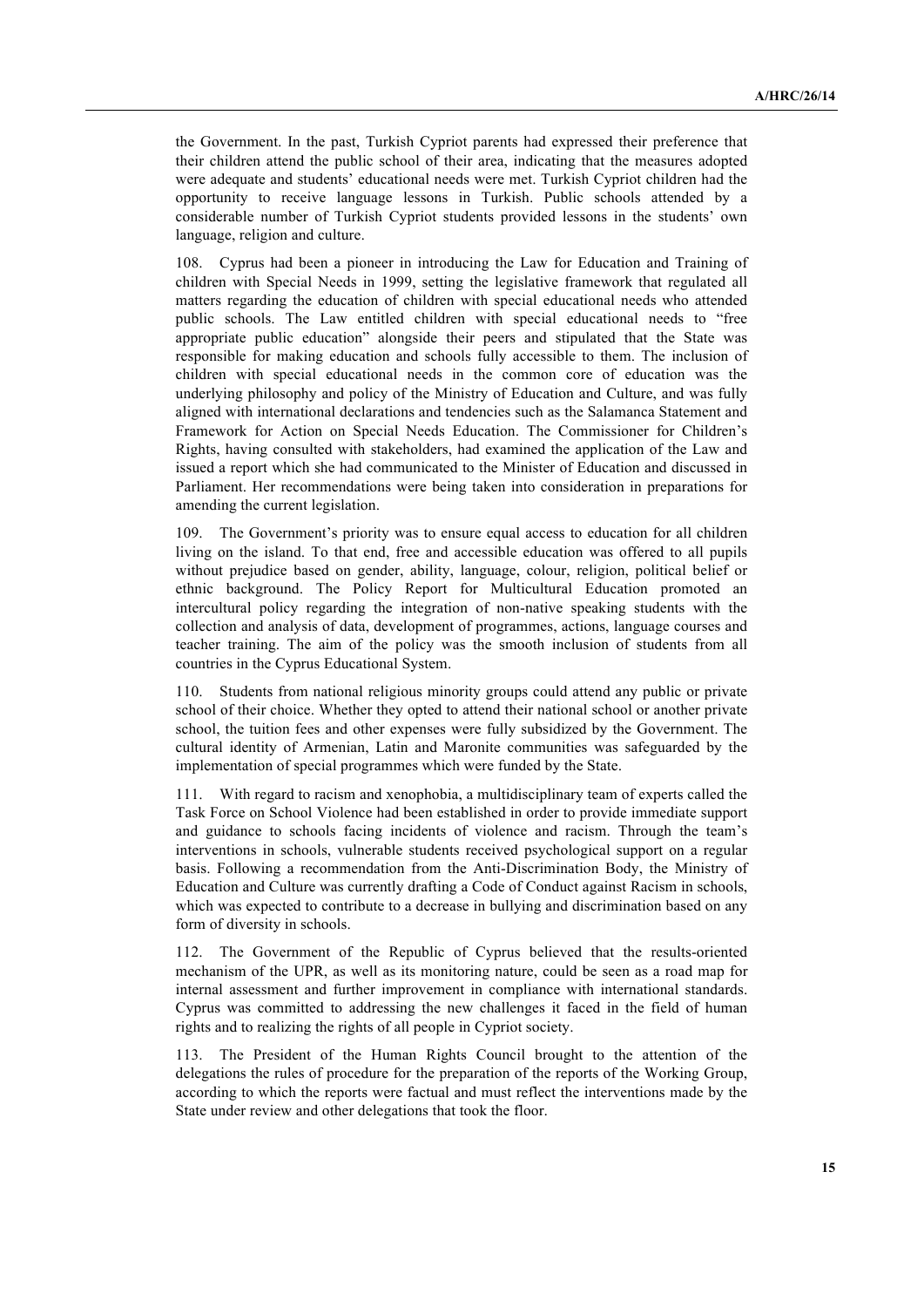#### **II. Conclusions and/or recommendations\*\***

114. **The response of Cyprus to the following recommendations will be included in the outcome report adopted by the Human Rights Council at its twenty-sixth session in June 2014:**

114.1. **Ratify the international instruments not yet ratified (Côte d'Ivoire);**

114.2. **Consider ratifying the International Convention on the Protection of the Rights of All Migrant Workers and Members of Their Families (Indonesia) (Paraguay);**

114.3. **Consider favorably ratification of the International Convention on the Protection of the Rights of All Migrant Workers and Members of Their Families (Algeria);**

114.4. **Consider the possibility of ratifying the International Convention on the Protection of the Rights of All Migrant Workers and Members of Their Families (Ecuador);**

114.5. **Consider the possibility of acceding to the International Convention on the Protection of the Rights of All Migrant Workers and Members of Their Families (Egypt);**

114.6. **Sign the International Convention on the Protection of the Rights of All Migrant Workers and Members of Their Families (ICRMW) (Ethiopia);**

114.7. **Ratify the International Convention on the Protection of the Rights of All Migrant Workers and Members of Their Families, the Convention relating to the Status of Stateless Persons and the Convention on the Reduction of Statelessness (Uruguay);**

114.8. **Ratify the International Convention for the Protection of All Persons from Enforced Disappearance and recognize the competence of the Committee (in conformity with articles 31 and 32) (Uruguay);**

114.9. **Continue efforts aimed at ratifying the International Convention for the Protection of All Persons from Enforced Disappearance as well as the principal international human rights instruments to which the country is not yet a party (Argentina);**

114.10. **Consider ratification of the Optional Protocol to the International Covenant on Economic, Social and Cultural Rights (Spain);**

114.11. **Ratify the Optional Protocol to the ICESCR; the International Convention for the Protection of All Persons from Enforced Disappearance and the Optional Protocol to the Convention on the Rights of the Child on a communications procedure (Portugal);**

114.12. **Sign and ratify the Convention on the Reduction of Statelessness (Hungary);**

114.13. **Ratify International Labour Organization Convention No. 189 concerning decent work for domestic workers (Uruguay) (Uzbekistan);**

<sup>\*\*</sup> The conclusions and recommendations have not been edited.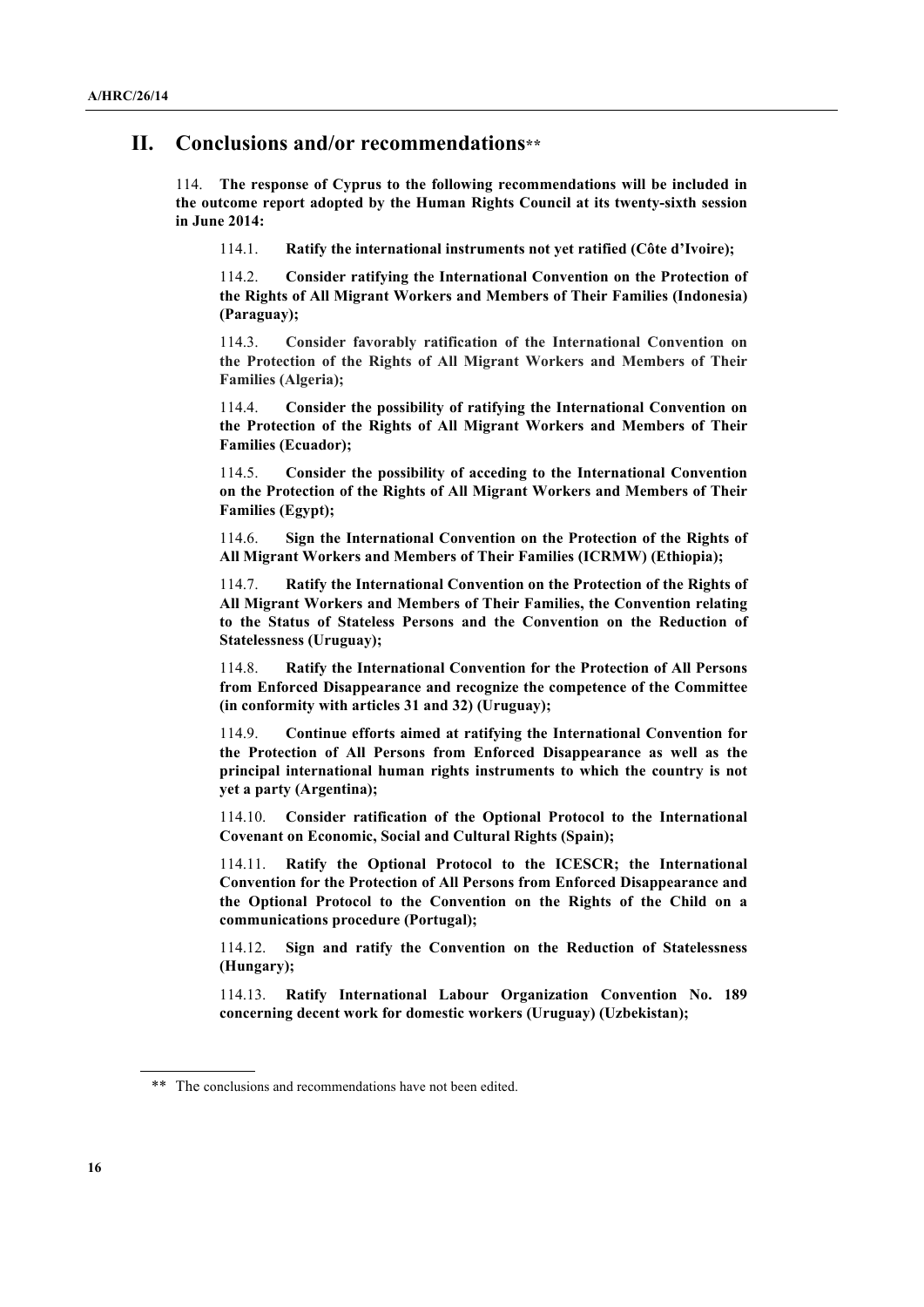114.14. **Ratify soon the Council of Europe Convention on Preventing and Combating Violence against Women and Domestic Violence (Italy);**

114.15. **Consider signing and ratifying the Council of Europe Convention on Preventing and Combating Violence against Women and Domestic Violence (Slovenia)**

114.16. **Facilitate the work and the function of the Ombudsman in accordance with the Paris Principles (Indonesia);**

114.17. **Ensure the full independence of the Office of the Ombudsman so that it is fully compliant with the Paris Principles (Malaysia);**

114.18. **Continue advancing the consolidation of its National Human Rights Institution in conformity with the Paris Principles (Venezuela (Bolivarian Republic of));**

114.19. **Study the measures it considers appropriate to enable the accreditation of the Ombudsman as National Institution of Human Rights, in accordance with the Paris Principles (Algeria);**

114.20. **Complete the process of consolidation of the National Human Rights Institution and its accreditation to the International Coordinating Committee of National Human Rights Institutions (Mexico);**

114.21. **Adopt measures aimed at strengthening the Independent National Authority for Human Rights in order for it to be fully compliant with the Paris Principles; in particular, providing it with adequate resources and more qualified staff so as to strengthen the National Preventive Mechanism against Torture and undertake information campaigns, especially among vulnerable groups (Uruguay);**

114.22. **Continue strengthening the National Machinery for Women's Rights, conferring on it the authority, visibility and resources necessary to fulfil its purposes (Venezuela (Bolivarian Republic of));**

114.23. **Continue efforts to promote and protect human rights in line with international standards (Oman);**

114.24. **Take into account the contributions from this Universal Periodic Review and integrate them into the respective national action plans promoted by the Government in various areas of human rights (Nicaragua);**

114.25. **Step up relevant measures to protect the rights of women, children, persons with disabilities, and migrants (China);**

114.26. **Continue measures for the protection of the rights of vulnerable groups of the population, particularly women, children, persons with disabilities and elderly persons (Russian Federation);**

114.27. **Continue undertaking measures to strengthen the legal system in accordance with the international human rights treaties which it has accepted, especially those referring to the rights of children and young people (Cuba);**

114.28. **Continue the current momentum, national action plans and programmes for effectively addressing challenges and disparities in health care, education, employment, gender equality and social welfare, especially for vulnerable groups of women, children, the elderly and persons with difficulties in the country (Viet Nam);**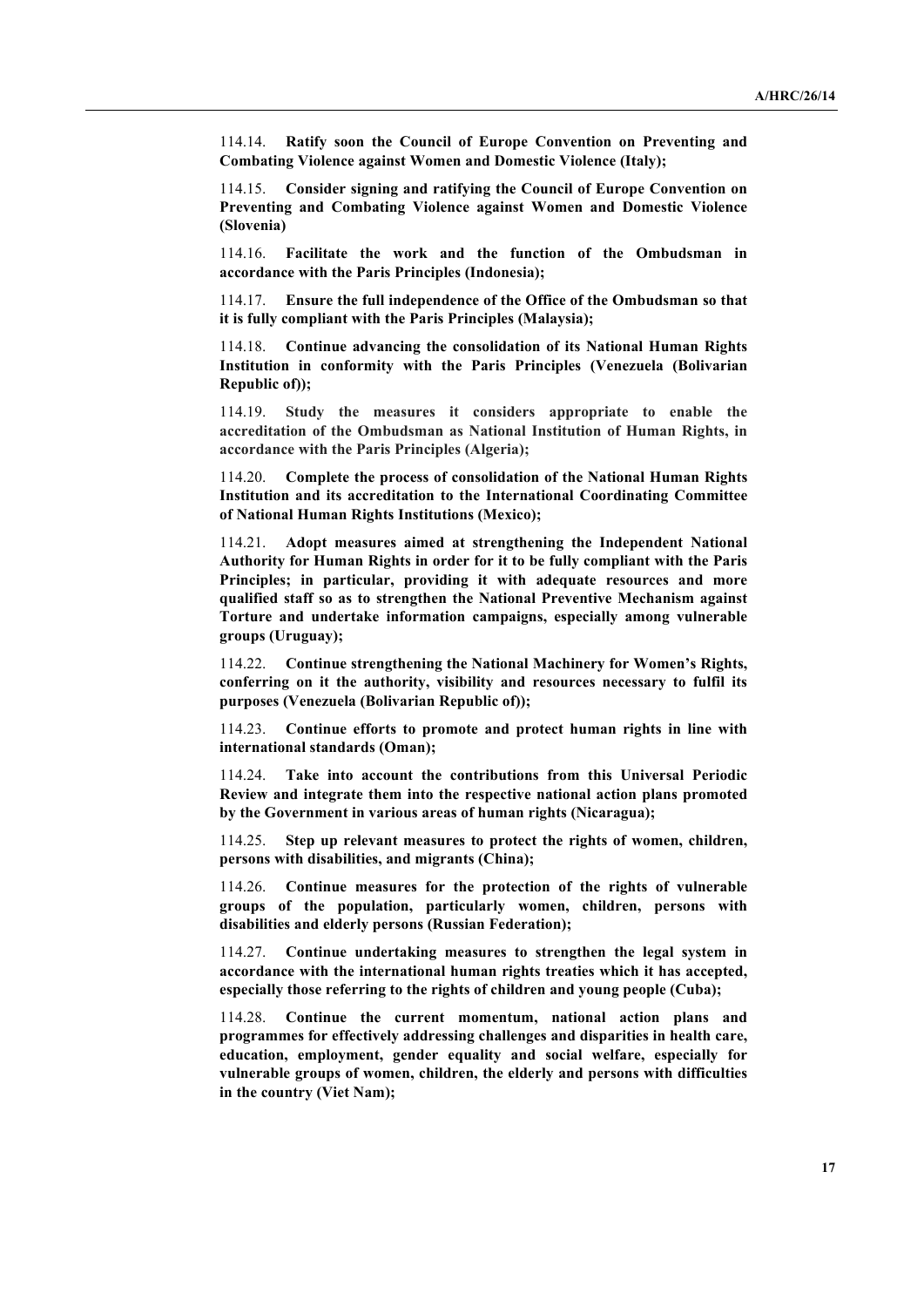114.29. **Continue efforts to strengthen human rights education in school curricula (Morocco);**

114.30. **Continue educational reform and the restructuring of the educational system, particularly paying attention towards raising awareness and education on human rights (Armenia);**

114.31. **Ensure ongoing practical professional training of police officers of all ranks and categories on the protection of vulnerable groups, in compliance with human rights principles (Canada);**

114.32. **Intensify efforts to further raise public awareness and education on human rights and further strengthen capacity-building for human rights institutions and law enforcement mechanisms (Viet Nam);**

114.33. **Strengthen the measures to ensure gender equality, as well as to prevent violence against women (Côte d'Ivoire);**

114.34. **Take further concrete measures to promote equality between men and women by enabling full and meaningful participation by women in the decision-making levels of the formal peace process and the advancement of negotiations regarding the Cyprus issue (Canada);**

114.35. **Incorporate a gender perspective in negotiating and implementing any settlement accords (Australia);**

114.36. **Strengthen public policies aimed at the achievement of gender equality in law and in practice, paying particular attention to the vulnerability of elderly women and women with disabilities and especially with respect to access to education, employment and social services (Colombia);**

114.37. **Continue to pursue the reduction of the gender pay gap (Greece);**

114.38. **Work on strengthening the implementation, monitoring and enforcement of its existing legal framework protecting the equality of women, particularly in the area of employment, in order to achieve a successful reduction in the wage gap between men and women (Israel);**

114.39. **Continue on the path of reducing the wage gap between men and women, including by combating the root causes of the gender pay gap (State of Palestine);**

114.40. **Adopt effective measures for the prevention of any form of racism and discrimination (Uzbekistan);**

114.41. **Implement measures to combat racial stereotyping and discriminatory attitudes against migrants, including through awareness-raising campaigns and by enforcement of legislation against racial discrimination in all fields of public life (Philippines);**

114.42. **Strengthen efforts to protect the rights of migrants by combating racial stereotypes and discriminatory attitudes, including through awarenessraising campaigns and by enforcing legislation against racial discrimination in all areas of public life (Brazil);**

114.43. **Adopt an integrated strategy for the elimination of discrimination on any basis, which deals in particular with racially-motivated attacks against foreigners, persons of African descent and human rights defenders (Colombia);**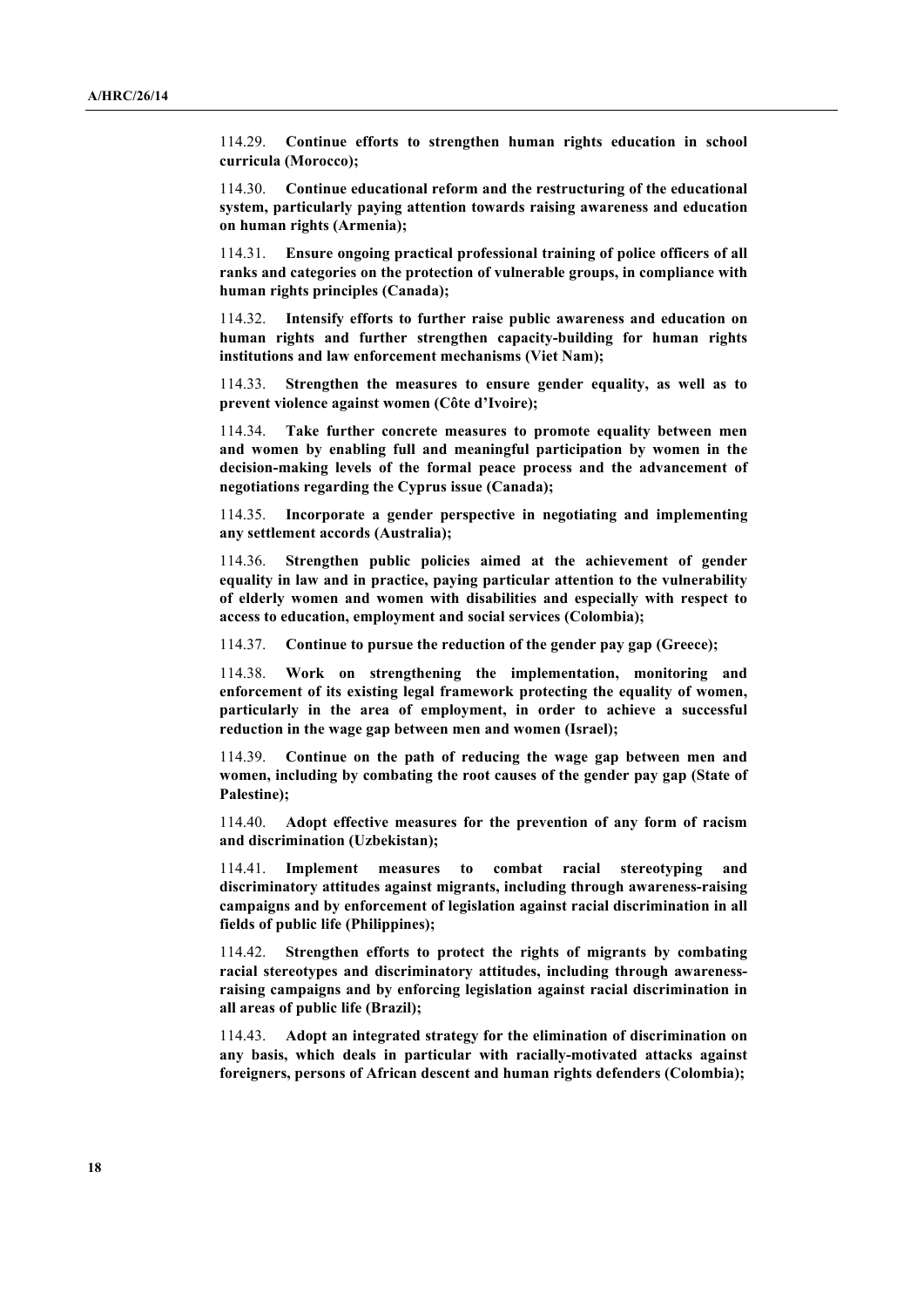114.44. **Adopt legislative and practical measures towards ensuring equality and equal opportunity in the fields of employment, education, health care and housing for all ethnic groups (Uzbekistan);**

114.45. **Step up efforts to combat and sanction effectively all forms of discrimination and intolerance, as well as to take additional measures to provide a more adequate response and the required support to the educational needs of the minorities (Hungary);**

114.46 **Continue actions aimed at the promotion of an environment of tolerance and cultural diversity in order to prevent cases of discrimination in schools (Ecuador);**

114.47. **Increase awareness-raising programmes and campaigns to promote tolerance and respect for cultural diversity in schools as well as in society (Malaysia);**

114.48. **Criminalize public incitement of acts against persons on the basis of sexual orientation or gender identity (United Kingdom of Great Britain and Northern Ireland);**

114.49. **Enact legislation to recognize civil partnership and amend the Criminal Code to explicitly prohibit incitement to hatred, violence or discrimination against persons on the basis of sexual orientation or gender identity (Ireland);**

114.50. **Include a prohibition of discrimination of any kind, including discrimination based on sexual orientation and gender identity, in areas outside employment, in line with international standards (Netherlands);**

114.51. **Continue its efforts to improve conditions of detention (Djibouti);**

114.52. **Develop and employ measures to respect the rights of prisoners, including reviewing the potential for alternative measures for offenders, and detention conditions (United Kingdom of Great Britain and Northern Ireland);**

114.53. **Address concerns over migrant detention centre conditions, including by guaranteeing the right to obtain speedy judicial review of the lawfulness of any detention and to be released if detention is determined unlawful (United States of America);**

114.54. **Conduct an impact assessment on the implementation of its National Action Plan on the Prevention and Combating of Domestic Violence (Portugal);**

114.55. **Provide further assistance to women victims of violence, in line with the relevant recommendations of the Committee on the Elimination of Discrimination against Women (Portugal);**

114.56. **Undertake actions to prevent and combat domestic violence and define a date for ratification of the Council of Europe Convention on Preventing and Combating Violence against Women and Domestic Violence (France);**

114.57. **Take measures to guarantee the legal protection of women in cohabitating relationships, as well as those who were previously in such relationships, and provide assistance to women victims of domestic violence through the creation of an adequate number of reception and rehabilitation facilities (Paraguay);**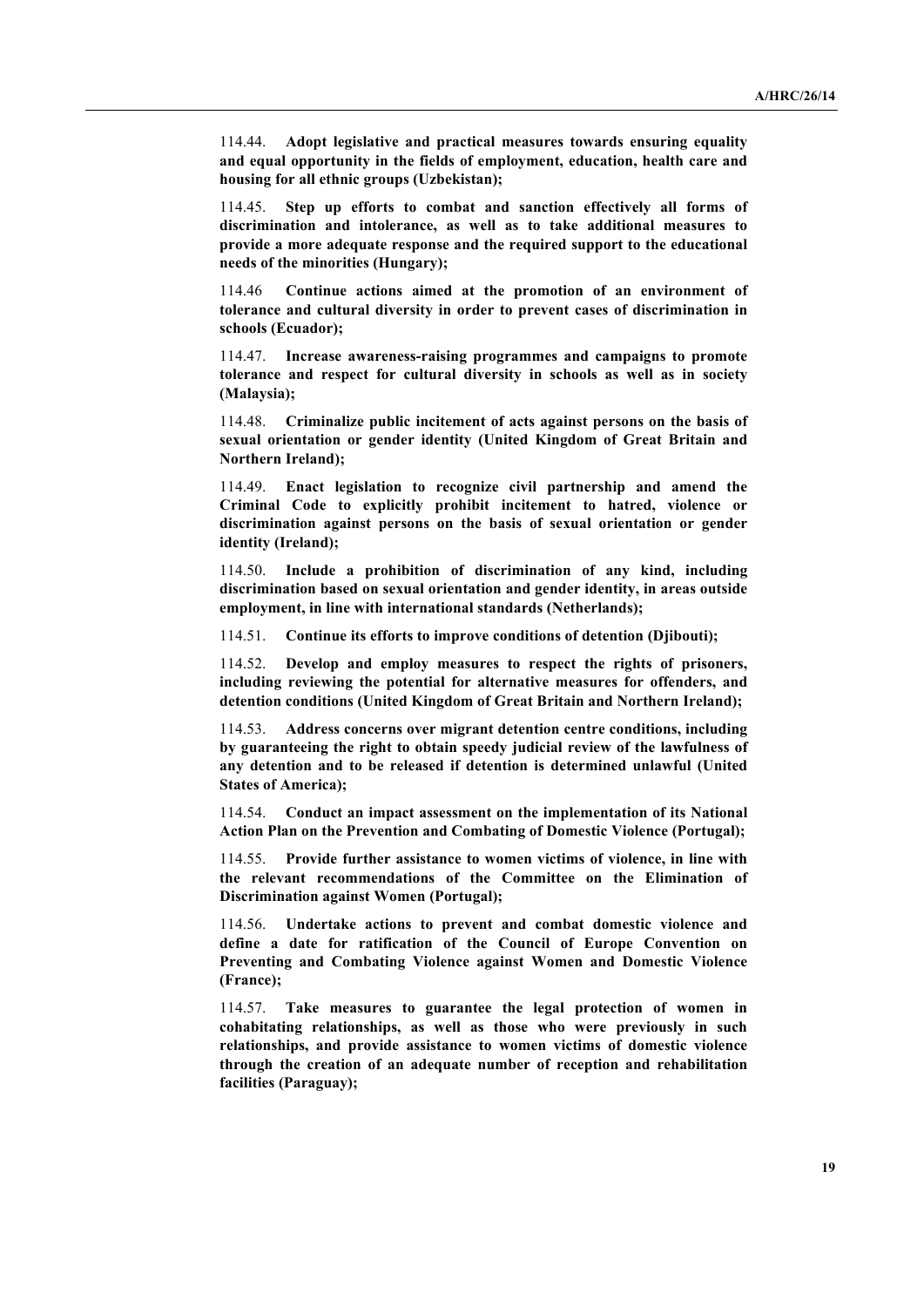114.58. **Intensify efforts in the field of the protection of children, ratify soon the Council of Europe Convention on the Protection of Children against Sexual Exploitation and Sexual Abuse, and implement the provisions contained therein (Italy);**

114.59. **Extend its interdepartmental approach on domestic violence also towards forms of violence outside the family, for example gender-related violence and violence against LGBT people (Netherlands);**

114.60. **Take all necessary steps to eliminate human trafficking (Australia);**

114.61. **Persist with its noteworthy efforts to combat trafficking through national and international collaboration (Greece);**

114.62. **Apply the existing legal dispositions on the combating of discrimination and continue the fight on the trafficking on human beings (Romania);**

114.63. **Step up efforts aimed at providing adequate assistance and protection to all victims of human trafficking (State of Palestine);**

114.64. **Provide adequate resources to fully implement its national plan against human trafficking, taking particular attention to curbing trafficking of women and girls (Philippines);**

114.65. **Continue implementing training programmes of public officers within the framework of the revised National Action Plan against Trafficking of Human Beings (State of Palestine);**

114.66. **Step up its efforts in bringing to justice perpetrators of trafficking of women and sexual exploitation, as well as ensuring appropriate and timely compensation for victims (Thailand);**

114.67. **As a source and destination country for men and women who are subjected to forced labour and sex trafficking, improve efforts to prosecute, convict and sentence trafficking offenders (Sweden);**

114.68. **Adopt more effective anti-trafficking measures and further evaluate measures already in use to limit human exploitation, including efforts to protect victims and to prosecute offenders of human trafficking (Denmark);**

114.69. **Strengthen trafficking victim protection services by creating and publicizing a victim hotline and training immigration officials so trafficking victims are adequately informed of their rights (United States of America);**

114.70. **Continue advancing the protection of workers from third countries in Cyprus, including all victims of trafficking and exploitation in the legal aid programme and ensuring the provision of adequate funding for this (Spain);**

114.71. **Establish an effective mechanism for coordinating the implementation of child rights policy among relevant institutions at all levels and bring the juvenile justice system in line with the Convention on the Rights of the Child and other relevant standards (Ireland);**

114.72. **Further promote and protect the rights of religious minorities (Armenia);**

114.73. **Further develop projects concerning relations between different religious and ethnic communities, in line with relevant recommendations of the Special Rapporteur on freedom of religion or belief (Portugal);**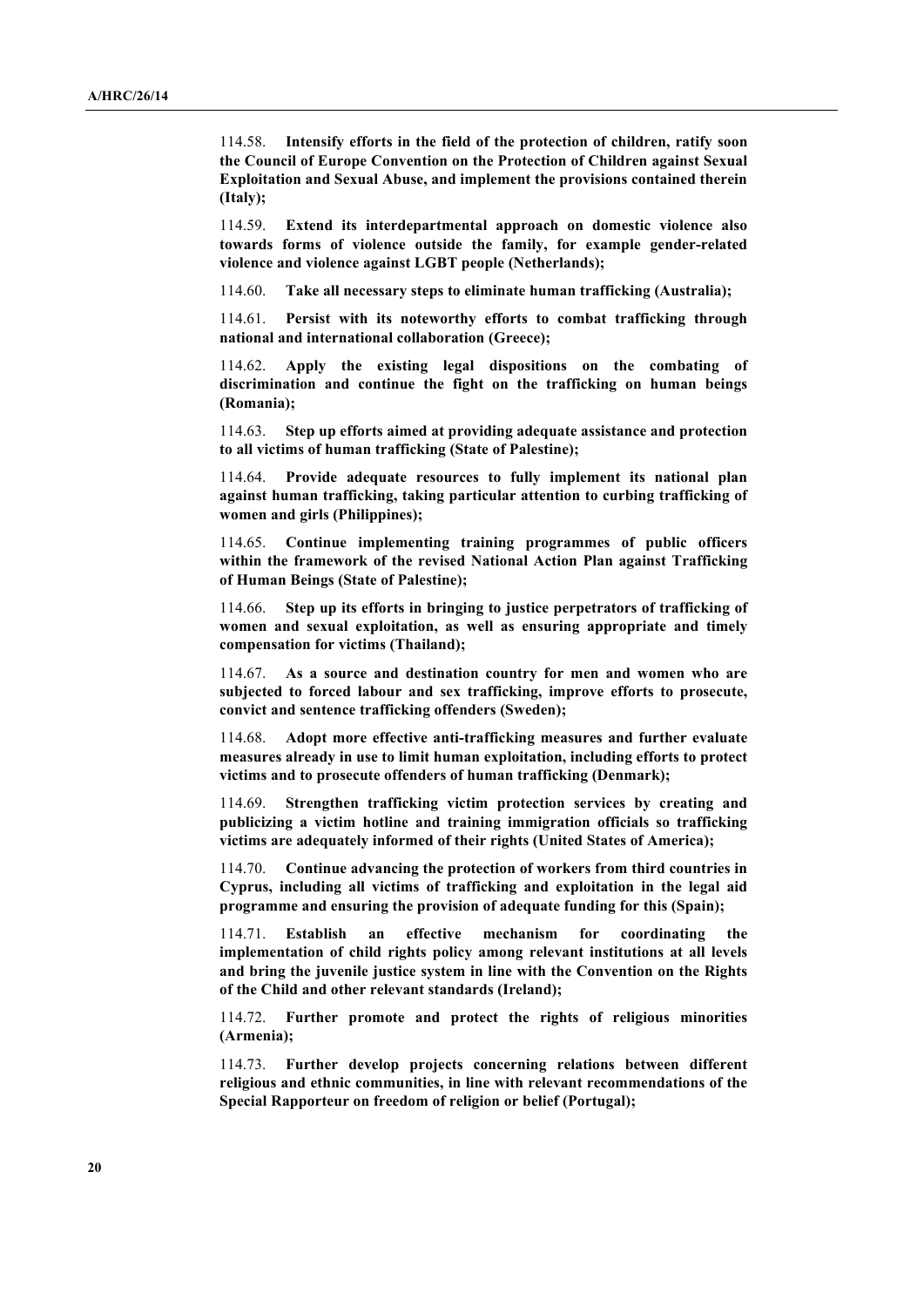114.74. **Give full and prompt implementation to those initiatives aimed at promoting an increased involvement of women in politics (Italy);**

114.75. **Continue to make full efforts to promote its economic recovery and guarantee its citizens their economic, social and cultural rights (China);**

114.76. **Take all practical measures to prevent the financial crisis that is currently sweeping the nation from affecting citizens' economic, social and cultural rights, and to provide vulnerable groups in the country, especially the unemployed, with all the support and protection (United Arab Emirates);**

114.77. **Ensure universal access to health care and services for all women, in particular migrant and elderly women (Republic of Moldova);**

114.78. **Ensure universal access to health-care services for all, particularly, women, including migrant, disabled and elderly women (Thailand);**

114.79. **Guarantee protection from discrimination for persons with disabilities, particularly in the fields of employment, housing, transport and cultural and leisure activities (Spain);**

114.80. **Continue the measures aimed at the improvement of the protection, integration and, in particular, access to education of children with disabilities (Argentina);**

114.81. **Ensure that children with disabilities are able to exercise their right to education and provide their inclusion in the mainstream education system (Malaysia);**

114.82. **Ensure that children with disabilities are able to exercise their right to education and provide for their inclusion in the mainstream education system (Bulgaria);**

114.83. **Improve access to education and health for minorities and ensure non-discrimination in access to employment and accommodation for migrants (Paraguay);**

114.84. **Step up efforts to protect the rights of migrants (Philippines);**

114.85. **Enhance the implementation of the laws and regulations of Cyprus in the protection of migrant workers (Ethiopia);**

114.86. **Further consolidate measures to promote and protect the rights of migrants, including through monitoring mechanisms and awareness-raising of the public (Sri Lanka);**

114.87. **Initiate an integrated policy for the promotion and protection of the human rights of migrants which takes into account the vulnerable situation of foreign domestic workers (Colombia);**

114.88. **Continuing strengthening its migration policies in the most effective manner in order to address prejudice, racism, racial discrimination, xenophobia and other forms of intolerance (Venezuela (Bolivarian Republic of));**

114.89. **Ensure respect for European and international conventions for the protection of human rights within the framework of treatment of migrants who are affected by the deportation decisions (France);**

114.90. **Consider applying alternative measures to the detention of unaccompanied migrant children (Egypt);**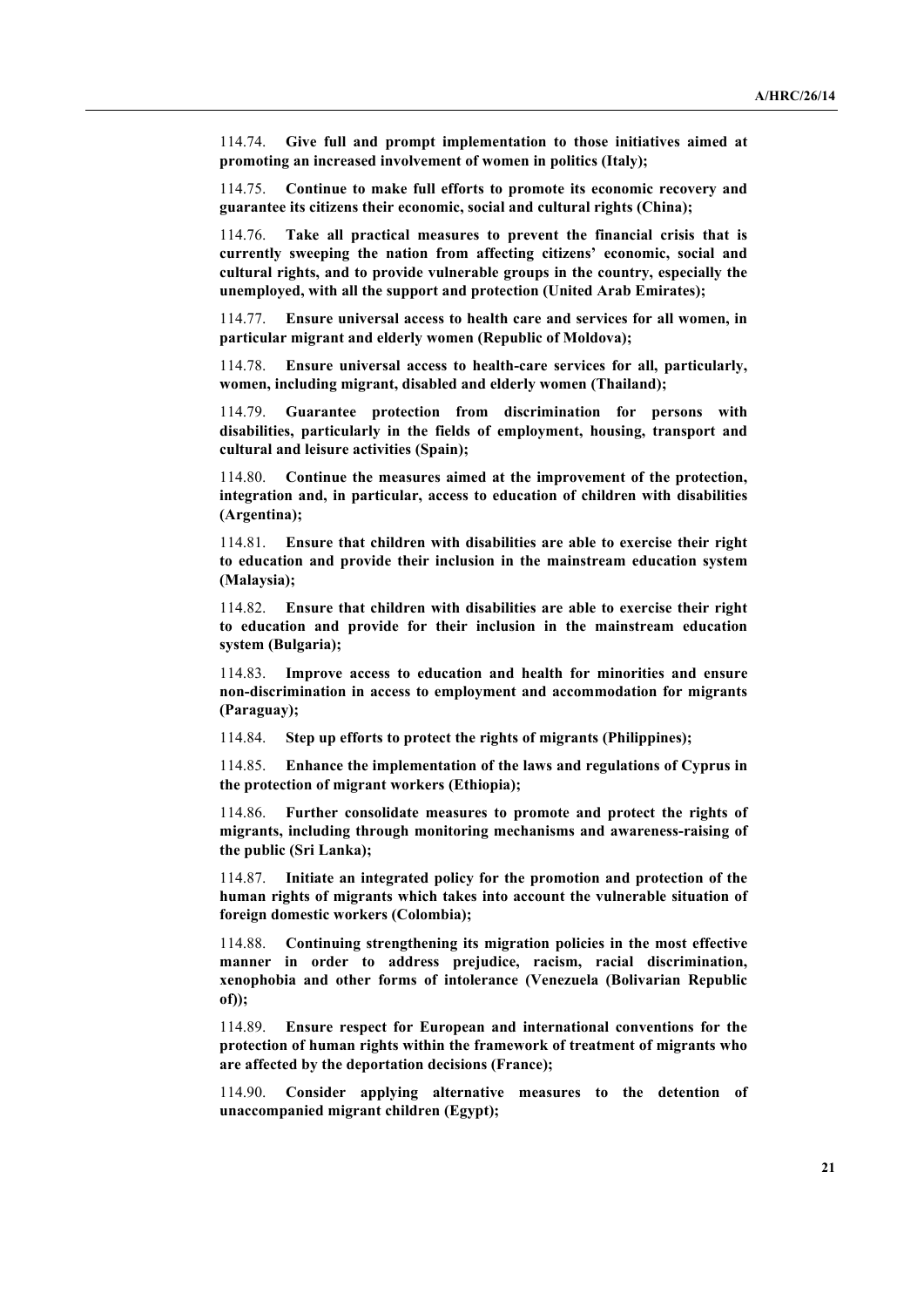114.91. **Continue to work to address the challenges posed by the increasing flows of irregular migration (Australia);**

114.92. **Make more accessible and transparent the procedures for granting of residence permits by clarifying the criteria for awarding status, giving reasons for refusal, and improving the information given to foreigners on the remedies available to them (France);**

114.93. **Adopt the measures necessary to ensure that the issuance of work and residence permits does not depend entirely on employers, so that victims of exploitation are not prevented from obtaining justice (Spain);**

114.94. **Increase the measures aimed at eliminating corruption in the mechanisms for the processing of residence and work permits for citizens of non-European Union member States (Spain);**

114.95. **Ensure effective protection against abuse of domestic workers and guarantee their right to just and favourable conditions of work (Republic of Moldova);**

114.96. **Ensure the rights of migrant workers who are domestic workers, including through measures of labour inspection and protection of these workers against their employer (France);**

114.97. **Improve oversight of working conditions to prevent labour exploitation, especially in the domestic and agricultural sectors where foreign workers are particularly vulnerable (United States of America);**

114.98. **Conceive measures to address the phenomenon of the reported increase in labour exploitation, such as by alerting migrant workers, informing migrant workers about their legal rights, and give training to professionals in contact with potential victims (Sweden);**

114.99. **Take concrete measures to improve the access of irregular migrants to acceptable housing (Denmark);**

114.100. **Adopt measures that will enable migrants and their children, including irregular migrants, to access social services other than public health care and school education (Philippines);**

114.101. **Strengthen, in close cooperation with the relevant actors, the capacity to process, care for and house asylum seekers and irregular migrants in conformity with regional and international standards (Mexico);**

114.102. **Ensure that asylum seekers, while awaiting the reviewing of their status, are protected from refoulement and afforded equal and effective access to essential services (Brazil);**

114.103. **Ensure that asylum seekers have free legal aid throughout the asylum procedure (Djibouti);**

114.104. **Improve the mechanisms for the reception of refugees and asylum seekers, ensuring that they are offered psychological and legal assistance, help with languages as well as the opportunity to access employment which corresponds to their professional skills (Spain);**

114.105. **Adopt the measures necessary to guarantee that the children of internally displaced persons enjoy the same legal status as their parents, regardless of the sex of their parents (Mexico);**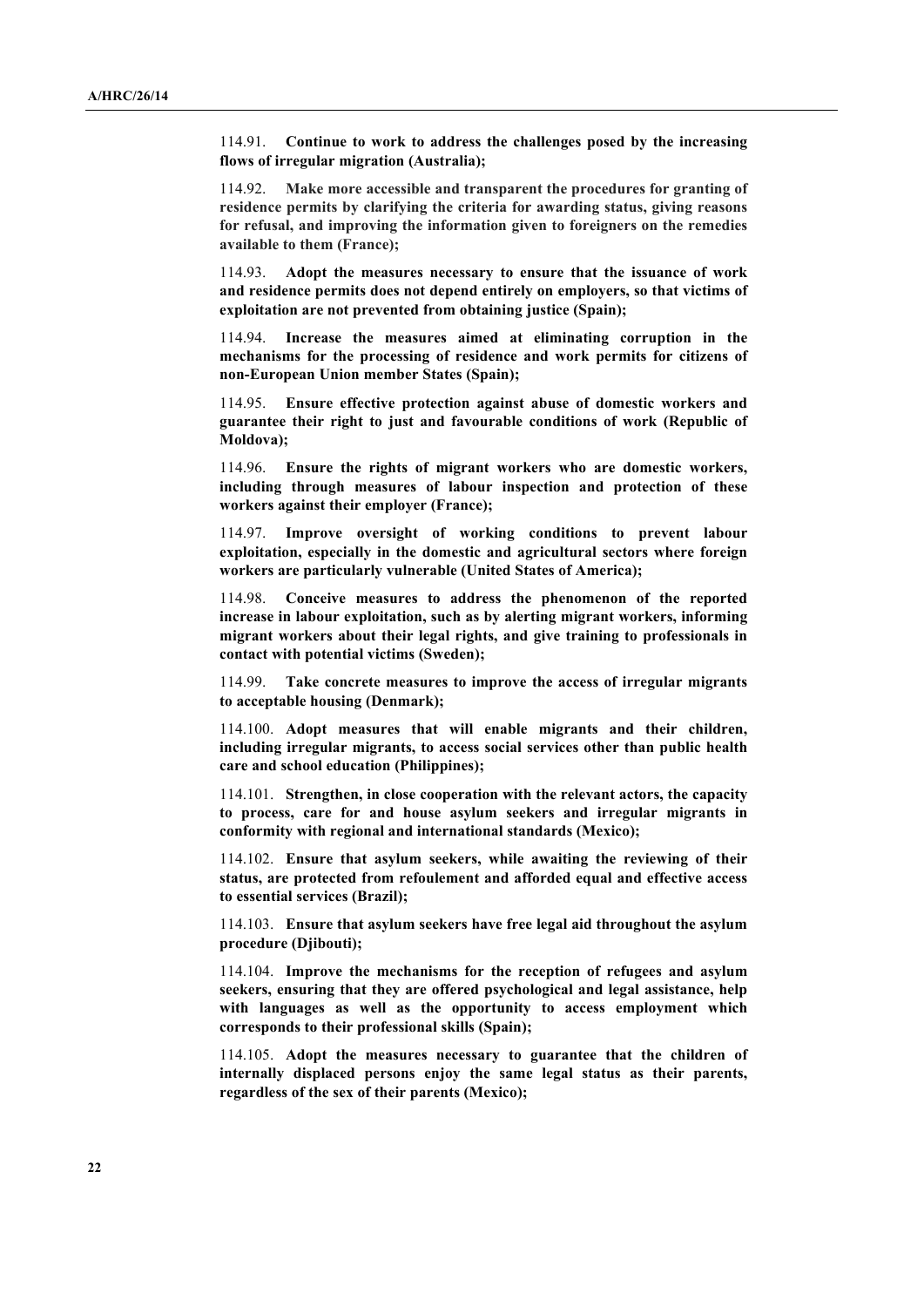115. **All conclusions and/or recommendations contained in the present report reflect the position of the submitting State(s) and/or the State under review. They should not be construed as endorsed by the Working Group as a whole.**